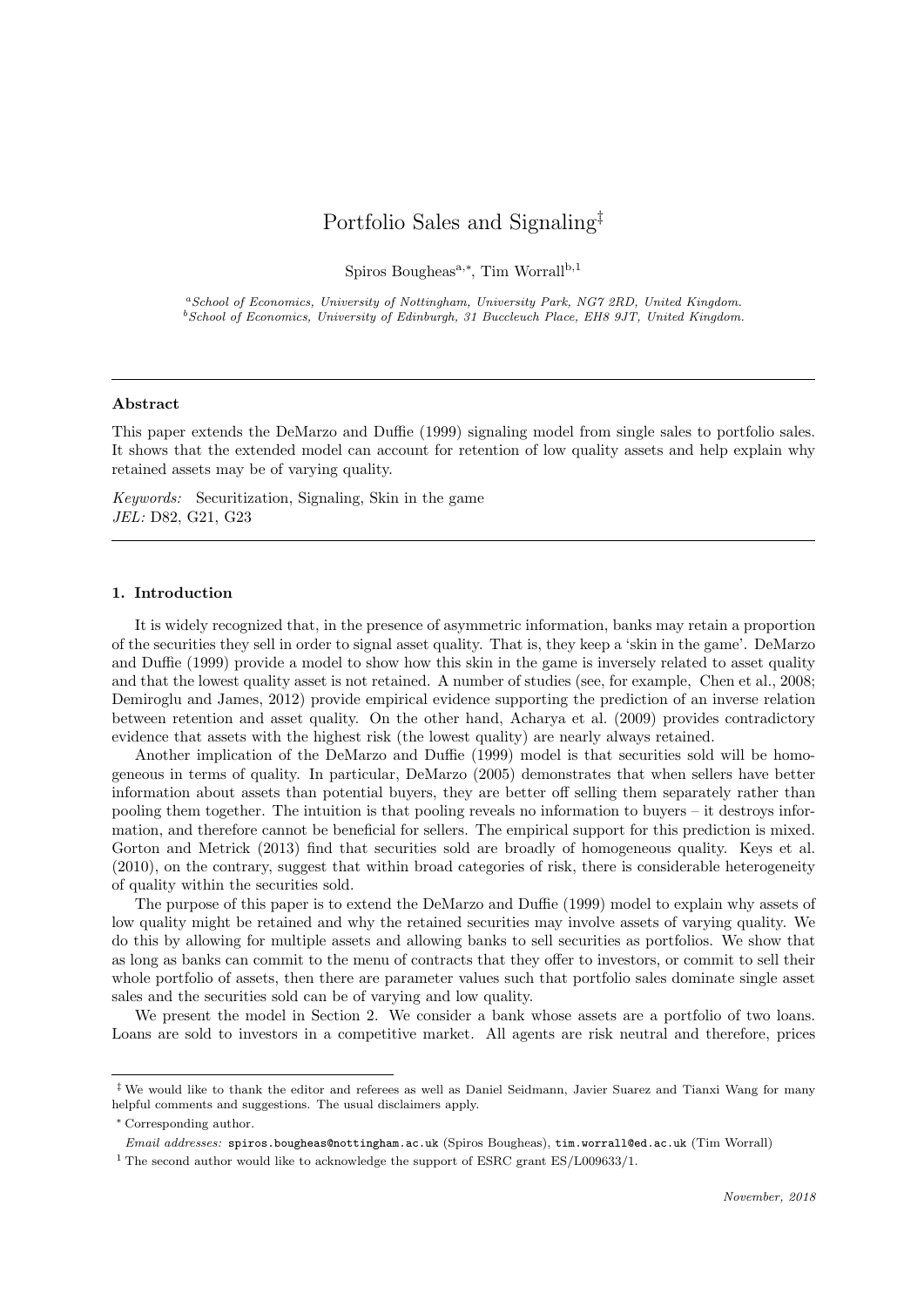are equal to the conditional expected value. Each loan can be either high-quality (high probability of repayment) or low-quality. Returns on the two loans are assumed to be independently distributed. With two loans and two loan types, there are three possible portfolio types: both loans are high quality (a portfolio we label as H), one is high quality and the other is low quality (M), or both are low quality (L). As in Shleifer and Vishny (2010), a bank makes profits by collecting fees when offering loans for sale. The funds the bank obtains from these sales are reinvested in taking on new loans. There is asymmetric information between sellers and buyers: the bank knows the quality of each loan on its books but investors cannot observe loan quality at the time of sale (the bank does not know the loan quality before bringing loans onto its books). Since there is asymmetric information, the bank may wish to signal the quality of loans by retaining a fraction of the loan on its books along the lines suggested by DeMarzo and Duffie (1999).

In Section 3 we replicate a result of DeMarzo (2005) that, other things being equal, banks are better off selling loans separately rather than selling them together as a portfolio (see Proposition 1). The intuition for this result is straightforward. Selling loans singly requires only one signal: that a loan is high quality. Selling loans as a portfolio requires two signals to distinguish the three portfolio types. Since signaling is costly, it is preferable to sell loans singly. Although this result can be found in DeMarzo (2005) and is straightforward, we present it in detail because it aids the understanding of subsequent results.

Section 4 extends the analysis by allowing banks to pool together a mix of two of the three possible portfolios. It presents our main result (Theorem 1) that describes when pooling a mix of two portfolios is optimal.<sup>2</sup> The advantage of pooling two portfolios is that it requires only one signal, reducing signaling costs compared to signaling three types of portfolio. It may also be preferable to selling loans singly. For example, pooling together portfolios M and L involves a signal only if both loans are of high quality, whereas selling the loans singly requires a signal even when only one of the loans is of high quality. There is however, a disadvantage for the bank in pooling a mix of portfolios. Using a mix of portfolios changes the incentive constraints that must be satisfied for a signaling strategy to be credible. This may increase the cost of the required signal. We show that if the fee is high, then the bank will prefer to sell the loans together. If the fee is low, then the bank prefers to retain the high quality loan than to mix portfolios and, thus, it will sell loans singly. For intermediate values of the fee, the bank finds it optimal to pool a mix of the portfolios M and L or a mix of the portfolios H and L.

It may seem odd that a bank may wish to pool portfolios H and L. However, the skin in game increases with the difference in the quality between the two assets. The difference between the expected payoff from pooling the two portfolios H (two high quality loans) and L (two two quality loans) compared with the expected payoff from portfolio M (one low quality and one high quality loan) is relatively small. Thus, the bank can signal the difference by retaining only a small fraction of the pooled portfolio. When this is optimal, the fraction retained by the bank may include low quality loans. Taking an average over banks, the retained asset will include both high and low quality loans. Theorem 1 describes parameter values for which this is indeed optimal.

In addition to accounting for some observed retention strategies that are unexplained by DeMarzo and Duffie (1999), our model also delivers a novel prediction about how retention strategies change in response to uncertainty. During periods of increased uncertainty, it predicts that banks are more likely to use pooling strategies. That is, securities sold are more heterogeneous in periods of increased uncertainty. In Section 4, we explain in more detail the derivation of this prediction and suggest how it might be empirically tested.

Our paper is closely related to other work on signaling that builds upon the seminal work of Leland and Pyle (1977). This literature includes DeMarzo and Duffie (1999) and DeMarzo (2005) mentioned above. DeMarzo (2005) starts from a similar premise to our paper, namely that in the DeMarzo and Duffie (1999) model, banks prefer to sell securities singly rather than as portfolios. DeMarzo (2005) shows that banks may benefit from designing new securities that pool assets into tranches. In particular, banks can tranche securities into a risk-free, senior security and a residual 'equity' claim where all the

<sup>&</sup>lt;sup>2</sup> Note that pooling here is used in the sense of game theory and does not mean that the bank is creating a new security.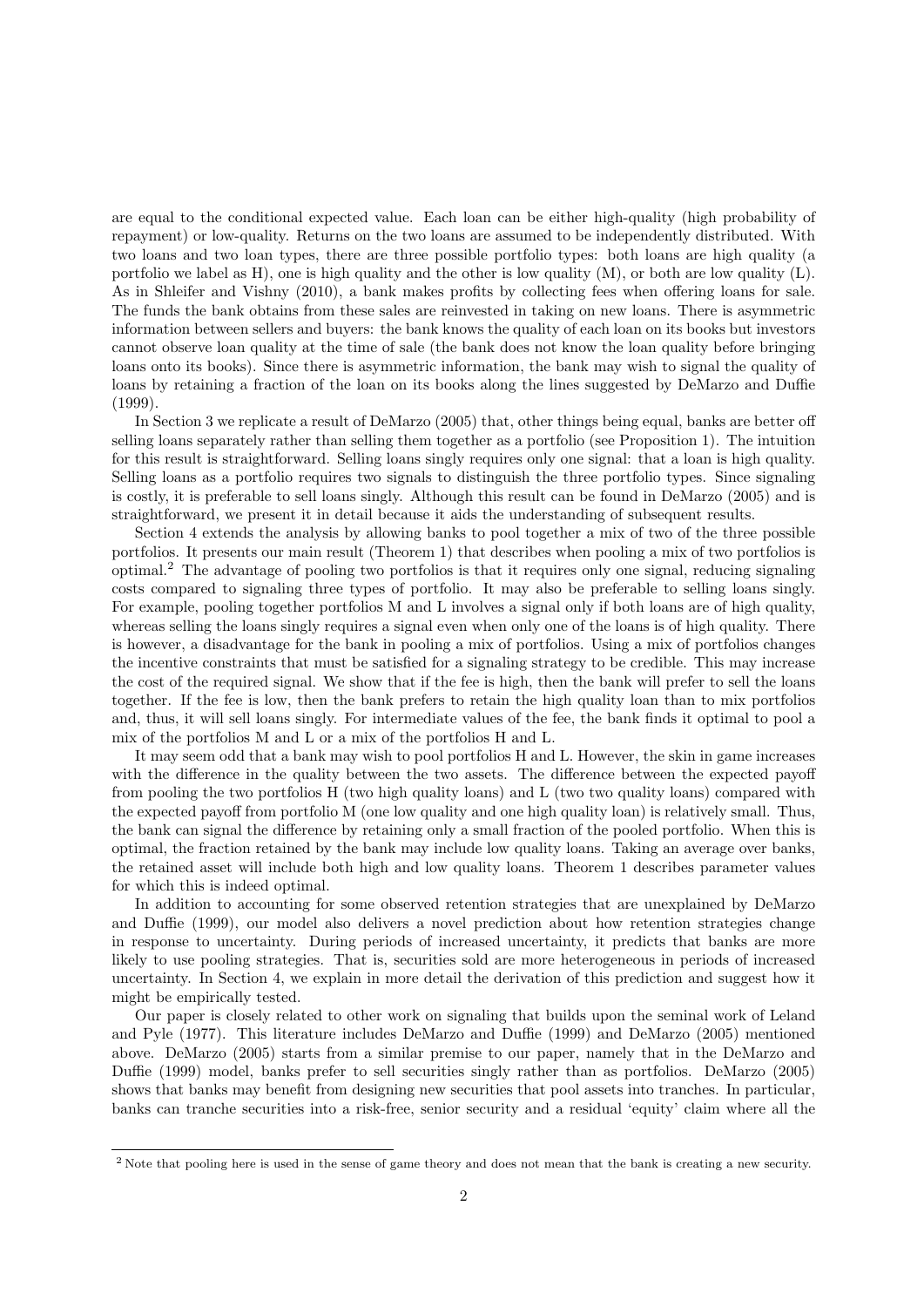default risk is concentrated. This strategy has the advantage that it ameliorates the lemons problem for the risk-free tranche, enabling banks to sell loans at a higher average price. In our model, there are only two states and in the bad state both loans return nothing. With this assumption, it is not possible to tranche assets in the way done by DeMarzo (2005). The DeMarzo and Duffie (1999) model has also been extended to a dynamic environment by Hartman-Glaser (2017) (see also Pagès, 2013). Hartman-Glaser (2017) shows that banks build a reputation over time that mitigates the power of retention as a signaling device. Although our main result applies to the single-period model, we discuss how it might be extended to a multiple-period context in Section 5. Our model does require some form of commitment (either to a menu of contracts or to stand ready to sell the whole portfolio) by the seller. We are not the first to use commitment to analyze securitization and portfolio sales. Gorton and Souleles (2007) argue that the willingness of banks to subsidize special purpose vehicles by buying back low quality assets, a type of 'implicit recourse', can be interpreted as a form of commitment. In our model, the commitment of banks to a menu of contracts plays a similar role.

We organize the paper as follows. Section 2 describes the model. Section 3 derives a preliminary result, similar to DeMarzo (2005), that compares single asset sales and portfolio sales. The main result of the paper is derived in Section 4. Section 5 considers how the model might be extended to multiple rounds of sales and Section 6 analyzes an alternative form of commitment. We offer some final comments in Section 7. Proofs not given in the text are relegated to the Appendix.

## 2. The Model

The economy lasts for one period and consists of banks and investors. All agents are risk-neutral. Banks are identical and we can focus the analysis on the behavior of a single bank. At the beginning of the period, the bank offers loans of unit size to finance two risky projects. There are two types of loans. Loans of type  $j \in \{h, l\}$  repay R with probability  $\pi_j$  and fail to repay anything with probability  $1 - \pi_j$ ; where  $\pi_h > \pi_l$ . We assume that both types of loans have positive net present value;  $\beta \pi_l R > 1$ , where the discount factor  $\beta$  captures the time preference, common to all agents. Let  $\theta$  denote the probability that a loan is of type h. Loan types are independently distributed. Let  $\psi := \theta \pi_h + (1-\theta) \pi_l$  be the unconditional probability that a loan repays  $R$ . The unconditional probability is relevant both for investors, who do not know the loan type, and for the bank when taking new loans onto its books. With two loans there are three portfolio types. With probability  $\theta^2$  both loans are of type h (portfolio H); with probability  $(1 - \theta)^2$  both loans are of type l (portfolio L) and with probability  $2\theta(1 - \theta)$  one of the loans is of type h and the other loan is of type l (portfolio M). The probability  $\theta$  and the size of the bank's portfolio are common knowledge to the bank and investors.

We assume that at the beginning of the period, before the bank learns its portfolio type, it commits to a set of contracts for selling its portfolio to investors. We will show that this commitment maximizes the bank's ex ante payoff, allowing it to use a pooling sales strategy. Commitment is required because such strategies will not necessarily maximize the bank's ex post payoff once it has learned its portfolio type. We will demonstrate that this commitment can explain the banks sells its loans as portfolios but do not necessarily pool together all loans. After the announcement of sales contracts, the bank learns the types of its loans (and, as a consequence, the type of its portfolio).<sup>3</sup> This information is private. At this point, the bank can either keep the loans on its books or it can try to sell them to investors. This market for loans is assumed to be competitive. If sold, the bank can finance new loans. The bank collects a fee  $f$ when it signs a new loan agreement. The role of the fee, as in Shleifer and Vishny (2010), is as a devise to generate trade between the bank and outside investors at the start of the trading period. The bank can also choose between selling the whole portfolio and single loan sales. When the bank keeps a loan on its books, it has to wait until the end of the period to receive a payoff. In contrast, when the bank

<sup>&</sup>lt;sup>3</sup> The lag between the announcement and the learning of types captures the period during which the bank learns the type of its portfolio (prime, sub-prime, etc.). The assumption that the bank knows the type of loans on its books after purchase but does not know the loan type at the time it brings loans onto its books is clearly an extreme one. It is however, meant to capture the idea that the bank has better information after it has kept a loan on its books for a while.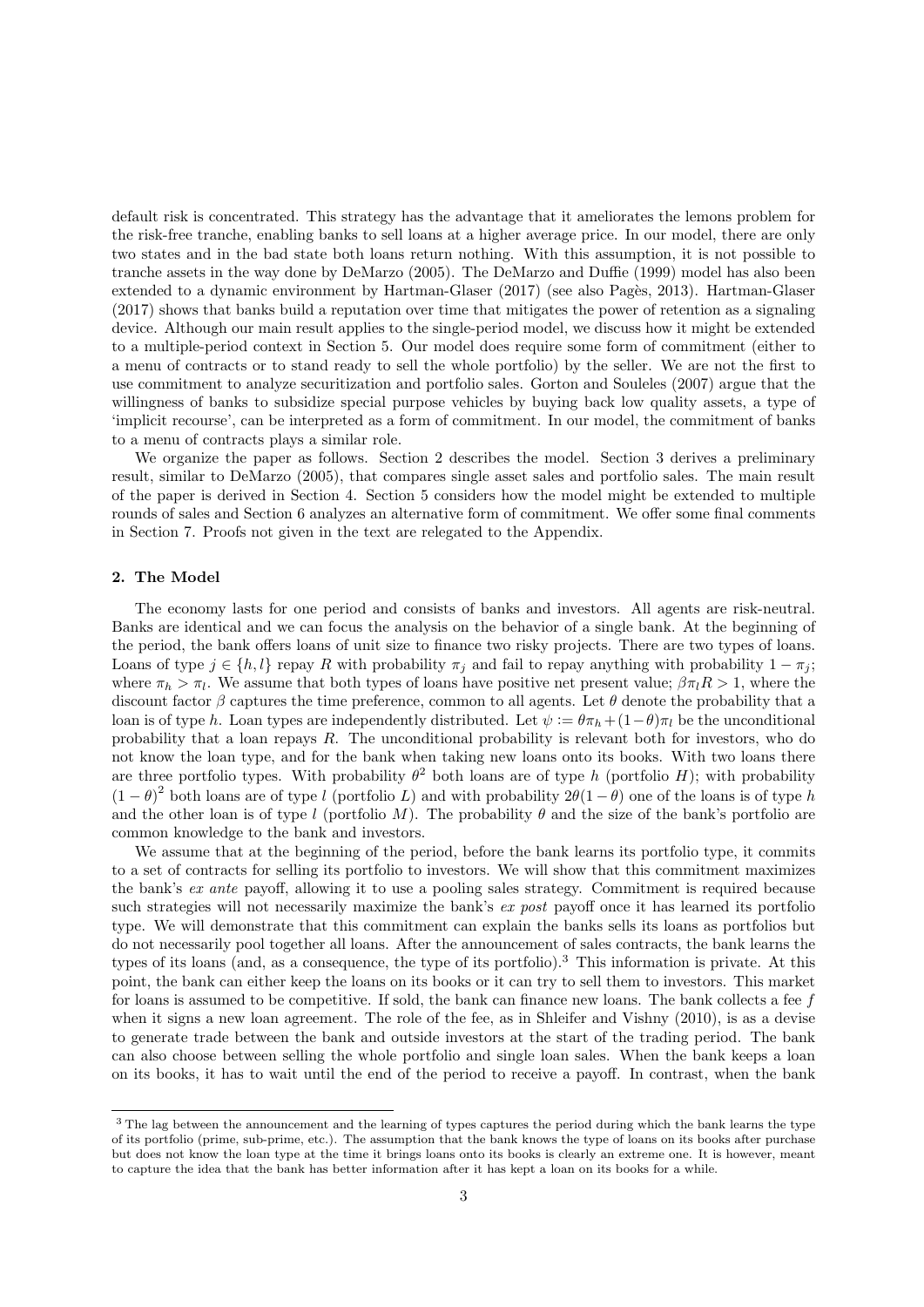sells the loan and uses the proceeds to make new loans it collects fees at the beginning of the period and purchases a new loan of unknown type. Define  $\phi := f + \beta \psi R$  to be the expected discounted payoff the bank anticipates from selling a unit of loan: the arrangement fee from the new loan plus the expected discounted return from the new loan. By assumption  $\phi > 1$ . Investors observe the size of the bank's portfolio and its retention strategies but observe neither loan nor portfolio types.

Since investors do not observe the type of a loan, there is a lemons problem. The maximum amount that investors are willing to pay for a loan is  $\beta \pi_l R$  because if they offer to pay  $\beta \psi R$  (the expected loan payoff), then the bank will only sell  $l$  type loans. Since keeping a loan on its books is costly in terms of the fees forgone, the bank might be able to use a retention strategy, that is, keeping a fraction of a loan on its books as skin in the game, to signal the quality of the loan to investors. DeMarzo and Duffie (1999) show that the skin in the game,  $d<sup>q</sup>$ , for a given asset quality q, is given by

$$
d^{q} = \frac{\phi\left(\frac{p_{q}}{p_{q^{-}}}-1\right) + d^{q^{-}}\left(\phi - 1\right)}{\phi\left(\frac{p_{q}}{p_{q^{-}}}\right) - 1} \tag{1}
$$

where  $q^-$  denotes the quality one level below q, and  $p_q$  and  $p_{q^-}$  denote the competitive prices of the corresponding assets. Furthermore, when  $q^-$  is the lowest quality level, then  $d^{q^-} = 0$ : the lowest quality is not retained. The equation will be explained more fully in the next section. Essentially, the higher the quality of the loan, the lower is the cost of retaining it on the books. Therefore, banks signal quality by keeping a skin in the game that is inversely related to loan quality.

#### 3. Single Loans and Portfolio Sales

In this section, we compare single loan sales and portfolio sales. We present a key benchmark result that in the absence of commitment, single loan sales dominate. This result was established by DeMarzo (2005). Given that our set-up is different from DeMarzo (2005), we go through the analysis in detail because it will help to understand the mixed pooling and signaling case presented in Section 4.

#### 3.1. Single Loan Sales

In this subsection, we assume that the bank sells loans singly. An equilibrium may be either pooling or separating. First, consider a separating equilibrium. Let  $d<sup>j</sup>$  denote the fraction of a loan of type j that the bank is supposed to keep on its books and let  $p_i$  denote the price of a loan of type j. The profit to the bank with a loan of type i of retaining a fraction  $d<sup>j</sup>$  of the loan on its books is:

$$
U_{ij} := d^j \beta \pi_i R + (1 - d^j) p_j \phi.
$$

The first term is the bank's expected payoff from keeping on its books a fraction  $d<sup>j</sup>$  of the loan that has a success probability of  $\pi_i$ . The second term is the sales revenues  $(1-d^j)p_j$  from the fraction of the loan not retained times the expected discounted payoff the bank anticipates from selling a unit of loan  $\phi = f + \psi \beta R$ : that is, the arrangement fee f from the new loan plus the expected discounted return from the new loan  $\psi\beta R$ . Here the expected repayment probability of new loans is  $\psi$  because at the point of purchase the bank is uncertain about the loan type.

The maximum price that an investor will pay for a loan of type j is  $\beta \pi_j R$ : that is, the loan's discounted expected payoff. Given that the market for loans is competitive, the price of loans will be bid up to this maximum value:

$$
p_j = \beta \pi_j R \quad \text{for each } j. \tag{2}
$$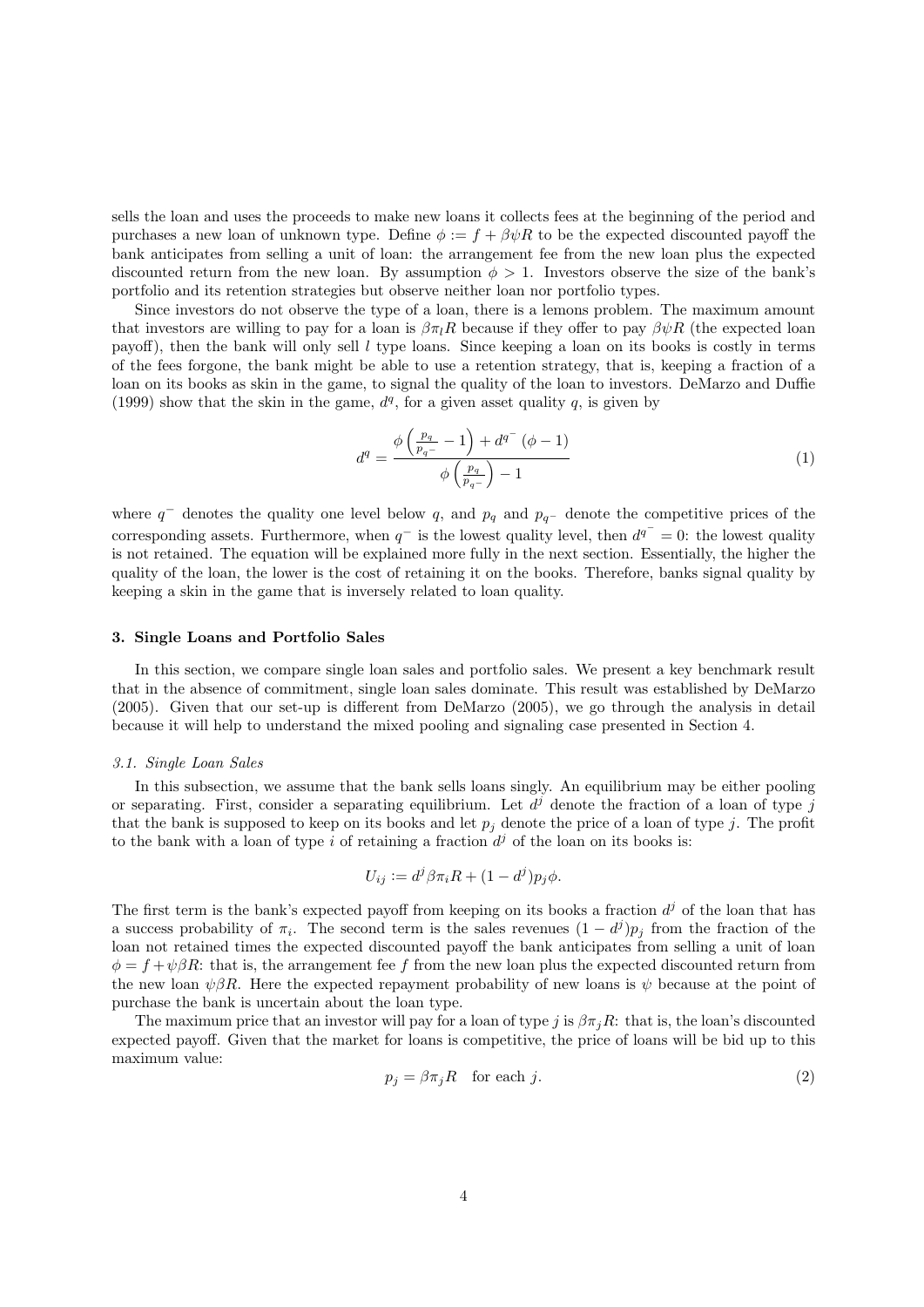Lemma 1. Under a separating equilibrium of prices and retention strategies with single loan sales:

$$
p_l = \beta \pi_l R, \quad p_h = \beta \pi_h R,
$$
  
\n
$$
d^l = 0, \quad d^h = \hat{d}^h := \frac{\phi\left(\frac{p_h}{p_l} - 1\right)}{\phi\left(\frac{p_h}{p_l}\right) - 1} = \frac{\phi\left(\pi_h - \pi_l\right)}{\phi \pi_h - \pi_l}.
$$
\n(3)

The expression for  $d^h$  in equation (3) is the skin in the game retained by the bank to signal that the loan is high quality. Since  $\phi > 1$  and  $\pi_h > \pi_l$ ,  $d^h \in (0,1)$ . The intuition for the result is quite straightforward. Since  $\phi > 1$  and the price received is given by (2), the bank will prefer, *ceteris paribus*, to sell a loan rather than retain it. With two loans each of two types and, hence, three portfolio types, there are six incentive constraints to ensure that the payoff from selling the loans according to the true portfolio type is no less than the payoff from selling the loans as one of the other two portfolio types. Despite there being six incentive constraints, it can be shown that the two relevant constraints are that the bank with portfolio H (two loans of type h) prefers not to sell it as a portfolio L (two loans of type l) and vice-versa. If these two constraints are satisfied, then so are all the others (see the appendix for the full proof). This means that the analysis of the single loans case is identical to the case where the bank has only one loan that can be of either high or low type. First, it is clear that there is no advantage to have  $d^l > 0$  because signaling is costly. Therefore, for the bank selling all of its low type loan, its expected payoff is  $U_{ll} = p_l \phi$ . Whereas, if it retains a fraction  $d^h$  and receives a price  $p_h = \beta \pi_h R$  for the loans sold, its expected payoff is  $U_{lh} = d^h \beta \pi_l R + (1 - d^h) p_h \phi = d^h p_l + (1 - d^h) p_h \phi$ , since the value of the loans retained is  $p_l$ . Incentive compatibility requires both  $U_{ll} \geq U_{lh}$  and  $U_{hh} \geq U_{hl}$ . Combining these two conditions gives

$$
d^h p_h \ge (p_l - (1 - d^h)p_h) \phi \ge d^h p_l. \tag{4}
$$

Equivalently,

$$
\frac{(p_h - p_l)\phi}{p_h(\phi - 1)} \ge d_h \ge \frac{(p_h - p_l)\phi}{p_h\phi - p_l}.
$$

It is clear that the most relevant constraint is that the bank should not wish to sell a low type loan as a high type. This is the second inequality in (4). Where it is satisfied as equality  $(U_{ll} = U_{lh})$ , the value of  $d^h$  is given by equation (3) in Lemma 1. An increase in  $\phi$  reduces the required retention rate  $\hat{d}^h$  because the cost of signaling is increased. A rise in the ratio of  $\pi_h/\pi_l$  has the opposite effect because it makes passing off low quality loans as high quality more tempting and therefore the required retention rate to signal high quality increases.

In principle, any prices satisfying (2) and  $d^h$  satisfying (4) can be supported as a separating equilibrium with investor beliefs that retention  $d < d^h$  corresponds to a low quality loan and any  $d \geq d^h$  comes from a high quality loan. However, as is standard, the separating equilibrium of Lemma 1 is the Pareto-dominant separating equilibrium that also satisfies the intuitive criterion. To see this, suppose that  $d^h$  satisfies (4) and  $d^h > \hat{d}^h$ . A bank with a low type loan will never choose such a  $d^h$ . Thus, investors believe that any such deviation to a lower  $d^h$  must come from a high type and therefore can be sold for the high price  $p^h$ . Given that the bank's payoff decreases with  $d^h$ , the amount retained will be decreased until  $d^h = \hat{d}^h$ .

Now, we consider the possibility of a pooling equilibrium. This requires that the bank has some form of commitment to a selling strategy before it knows its portfolio type. We suppose that the bank can commit to a menu of contracts conditional on sales taking place. We view the commitment as a short cut to modeling repeated interactions that might generate similar effects endogenously. We will consider a model with repeated interactions in Section 5. In Section 6, we will consider an alternative form of commitment (which will turn out to be a stronger form of commitment) in which the bank commits to a menu of contracts with each investor separately, but also commits to stand ready to sell all its loans. In a pooling equilibrium, the bank will not keep any fraction of the loan on its books given that retention is only beneficial if it can be used as a signal. Competition among investors means that in this case the price of loan sales is bid up to  $\beta \psi R$ . For this to be an equilibrium, the bank must prefer to sell its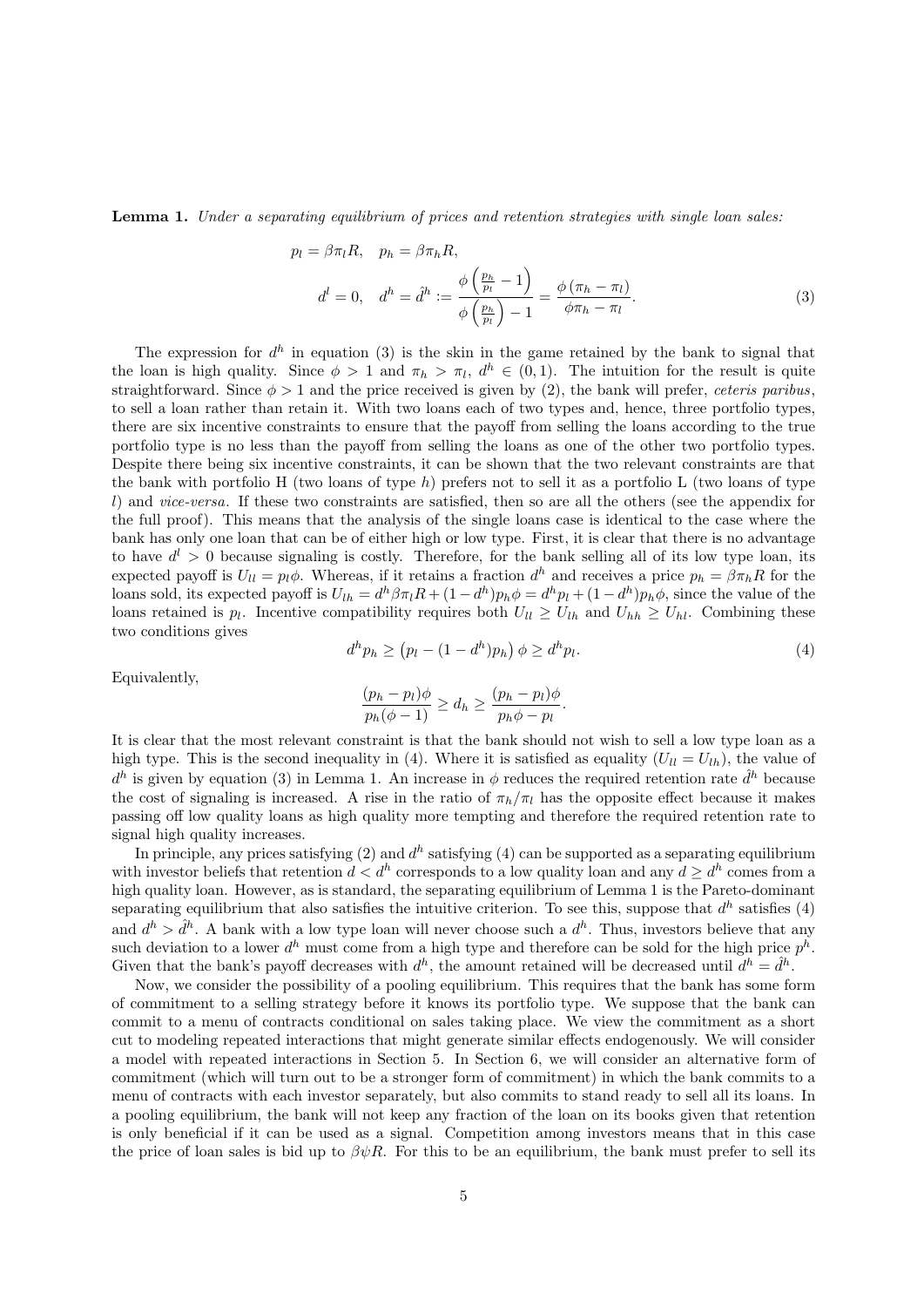loans rather than retaining them. For a loan of type l, the bank's expected payoff from sales is  $\phi \beta \psi R$ compared with  $\beta \pi_l R$  from retention. Since  $\phi > 1$  and  $\psi > \pi_l$ , it follows that sales are always better than retention. On the other hand, if the bank sells a high quality loan to investors, its payoff will be  $\phi\beta\psi R$ compared to  $\beta \pi_h R$  from retention. Therefore, if  $\phi \psi < \pi_h$  the bank would prefer to keep the high quality loan on its books rather than earning the pooling payoff. Thus, pooling cannot be an equilibrium when  $\phi \psi < \pi_h$ . That is, when  $\phi$  is low, in particular, when the fee f is low, the bank will sell the loans to investors individually, using the skin in the game as a signal.

Now, consider the case when  $\phi \psi \geq \pi_h$ , that is when  $\phi$ , and in particular the fee f, is high. The bank's ex ante payoff from pooling,  $V_P$ , is given by the value of selling all loans at the price of  $\beta \psi R$ :

$$
V_P = 2\phi\beta\psi R.
$$

The bank's ex ante payoff from signaling when the loans are sold separately,  $V<sub>S</sub>$ , is computed as the weighted average of the payoff to each of the three possible portfolio types. Letting  $\rho_H := \theta^2$ ,  $\rho_M :=$  $2\theta(1-\theta)$  and  $\rho_L := (1-\theta)^2$ , the *ex ante* payoff from signaling is given by

$$
V_S = \rho_H 2\beta \pi_h R \left(d^h + \phi \left(1 - d^h\right)\right) + \rho_M \left(\beta \pi_h R \left(d^h + \phi \left(1 - d^h\right)\right) + \beta \pi_l R \phi\right) + \rho_L 2\beta \pi_l R \phi \tag{5}
$$

Comparing the two payoffs we find that

$$
V_P - V_S = 2\theta \pi_h \beta R \left(\phi - 1\right) d^h > 0.
$$

This is not surprising given that signaling is costly. Thus, as long as pooling is feasible and the bank can commit to a selling strategy, the bank will pool to sell its loans. When pooling is not feasible, the bank uses costly signaling. In summary:

Lemma 2. Suppose that the bank sells each loan separately to investors. Then,

- 1. If  $\phi < \frac{\pi_h}{\psi}$ , then the bank will sell the loans using signaling.
- 2. If  $\phi \geq \frac{\vec{\pi}_h}{\psi}$ , then the bank will sell the loans using pooling.

#### 3.2. Portfolio Sales

Now we allow the bank to bundle the two loans and sell them as a portfolio. The analysis of portfolio sales follows closely the one above for single loan sales. Let  $d<sup>i</sup>$  denote the fraction of a portfolio of type  $i (i = H, M, L)$  that the bank keeps on its books. The maximum prices, that an investor will pay for portfolios of type H, M and L are equal to  $2\beta\pi_h R$ ,  $\beta(\pi_h+\pi_l)R$  and  $2\beta\pi_lR$ , respectively, which correspond to the expected payoffs of these portfolios. To simplify notation, let  $\pi_m := (1/2)(\pi_h + \pi_l)$ . The following results can be established.<sup>4</sup>

Lemma 3. Under a separating equilibrium of prices and retention strategies with portfolio loan sales:

$$
p_L = \beta \pi_l R, \quad p_M = \beta \pi_m R, \quad p_H = \beta \pi_H R, \quad d^L = 0,
$$

$$
d^M = \hat{d}^M := \frac{\phi\left(\frac{\pi_m}{\pi_l} - 1\right)}{\phi\left(\frac{\pi_m}{\pi_l}\right) - 1},
$$

and

$$
d^{H} = \hat{d}^{H} := \frac{\phi\left(\frac{\pi_{h}}{\pi_{m}} - 1\right) + d^{M}\left(\phi - 1\right)}{\phi\left(\frac{\pi_{h}}{\pi_{m}}\right) - 1},
$$

where  $\hat{d}^H > \hat{d}^M$ .

<sup>4</sup> The proofs of Lemma 3 and Lemma 4 are provided in a Supplementary Appendix.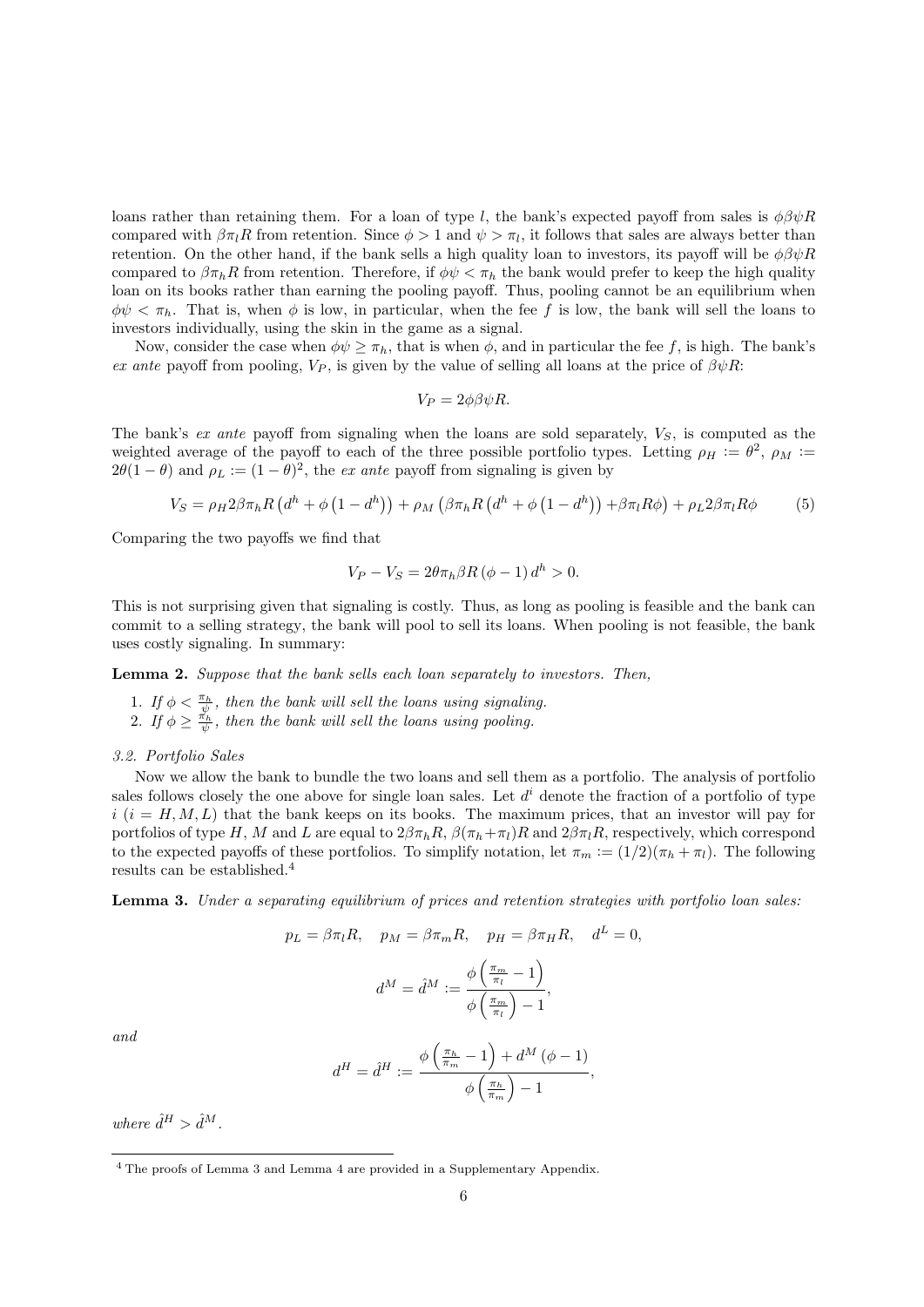With three types of portfolios, the bank needs two signals to separate them. As stated in equation  $(1)$ , the skin in the game is decreasing with asset quality. It is also easy to establish that Lemma 2 also applies to portfolio sales as well as sales on individual loans.

Lemma 4. Suppose that the bank can either keep the portfolios on its books or sell them to investors. Then,

- 1. If  $\phi < \frac{\pi_h}{\psi}$ , then the bank will sell the portfolios to investors using signaling,
- 2. If  $\phi \geq \frac{\tilde{\pi_h}}{\psi}$ , then the bank will sell the portfolios to investors using pooling.

As for the case of single loan sales, costly signaling is only used when pooling generates a lower expected payoff.

The next result compares Lemma 2 and Lemma 4 to determine whether the bank will sell the loans separately or as a portfolio (proof in the Appendix). It reproduces the result from DeMarzo (2005) that the bank will prefer to sell loans singly to investors rather than as a pool of loans. The intuition is straightforward. When the bank sells the loans singly, there are only two types to be separated. In contrast, when the bank sells them as a pool, there are three portfolio types to be separated. Given that signaling is costly, it is better to sell loans singly.

Proposition 1 (DeMarzo (2005)). Suppose that the bank can sell the loans either singly or as a portfolio. Then, the bank will sell them singly to investors.

This result is an important benchmark. The fact that a bank has multiple loans does not in itself provide an explanation for why banks may prefer to sell portfolios of loans.

# 4. Mixed Pooling and Signaling

DeMarzo (2005) offers an explanation for why banks may sell portfolios of loans. His explanation is that banks can repackage loans into tranches of differing risk categories. By creating a tranche that is risk free, a bank ameliorates the lemons problem for this tranche enabling it to sell loans at a higher average price. As mentioned in the Introduction, this option is not feasible in our model because a risk-free tranche cannot be created when the minimum payoff from each loan type is zero.

We offer an alternative explanation for why banks may pool loans and retain a proportion of loans on their books. In particular, we consider a sales strategy that involves a mix of pooling portfolios and signaling. Since there are three portfolio types in our model, we consider the case where a bank pools two of these potential portfolios. The advantage of such a strategy is that the bank will only have to separate two portfolios, the mixed portfolio and the unmixed portfolio, and therefore, will use only one signal.

There are three potential portfolios mixes: a pool of portfolios H and M, which we label as HM, a pool of portfolios H and L (HL) and a pool of portfolios M and L (ML). For example, a sales strategy mix ML means that when the bank's portfolio is type H, the bank signals it by using skin in the game and, thus, separates it from the other two types, namely, M and L; But, when its portfolio is type M, it does not use skin in the game as a signal and, thus, does not separate the type M portfolio from the type L portfolio.

To calculate the skin in the game required for each mix let

$$
\pi_{ij} := \frac{\rho_i \pi_i + \rho_j \pi_j}{\rho_i + \rho_j}
$$

denote the conditional probability of the successful outcome if the portfolio mix is ij, where  $i \in \{H, M\}$ and  $j \in \{M, L\}$ ,  $i \neq j$ .<sup>5</sup> It follows straightforwardly (since  $\psi \geq \pi_m$  and  $\pi_{HL} \geq \psi$  for  $\theta \geq 1/2$ ) that

<sup>&</sup>lt;sup>5</sup> Note there is some abuse of notation here. The  $\pi_i$  on the right hand side of the formula should be  $\pi_h$  or  $\pi_m$  depending on whether the portfolio is  $i = H$  or  $i = M$  respectively.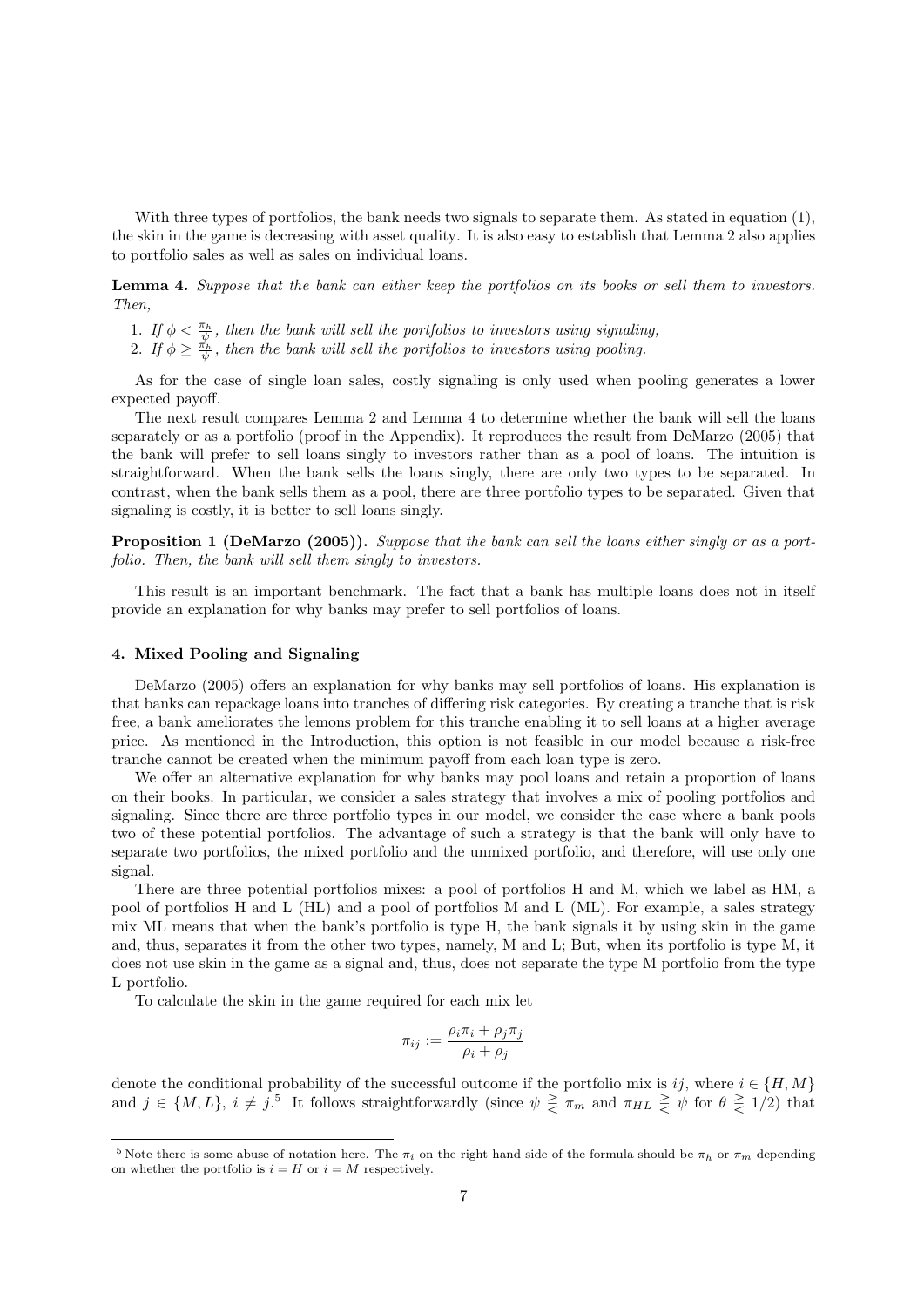$\pi_{HM} > \pi_l$ ,  $\pi_h > \pi_{ML}$  and  $\pi_{HL} \ge \pi_m$  as  $\theta \ge 1/2$ . The expected discounted value, per share, of the portfolio mix ij is therefore  $\beta \pi_{ij} R$ .

Since prices are competitive, the sale of the mix ij will yield a payoff to the bank of  $\phi\beta\pi_{ij}R$ . This is to be compared to a payoff from retaining the higher quality portfolio of  $\beta \pi_i R$ . If the bank can commit to a selling strategy, as discussed in the previous section, then it will prefer to retain the higher quality portfolio than the mix provided  $\pi_i > \phi \pi_{ij}$ . Thus, a necessary condition for the mixed portfolio ij to be sold is

$$
\phi \pi_{ij} \geq \pi_i.
$$

As we have seen in the previous section, signaling requires that the bank retain a fraction of the higher quality asset on its books. For the mixed portfolio HM, this means retaining a fraction of the portfolio HM. For the mixed portfolio ML, it means retaining a fraction of the high quality loan. For the mixed portfolio HL, what is retained depends on the proportion of high quality and low quality loans. If  $\theta > 1/2$ , then the mix HL has more of the higher quality loans on average than portfolio M and the mix HL is the higher quality asset which may be retained as a signal. If  $\theta < 1/2$ , then the reverse is true and the portolio M is the higher quality asset that may be retained as a signal. If  $\theta = 1/2$ , then there is no need to signal because the mix of portfolios H and L is exactly equivalent to portfolio M. Let  $d^{ij}$  denote the fraction of the higher quality asset retained on the bank's books to signal the portfolio mix  $i_j$  and  $U_{ij}$ the corresponding expected payoff. It can be checked that

$$
U_{HM} = 2\left((\rho_H + \rho_M)\left(d^{HM} + \phi(1 - d^{HM})\right)\beta\pi_{HM}R + \rho_L\phi\beta\pi_lR\right),
$$
  
\n
$$
U_{HL} = \begin{cases} 2\left((\rho_H + \rho_L)\left(d^{HL} + \phi(1 - d^{HL})\right)\beta\pi_{HL}R + \rho_M\phi\beta\pi_mR\right) & \text{for } \theta \geq \frac{1}{2} \\ 2\left(\rho_M\left(d^{HL} + \phi(1 - d^{HL})\right)\beta\pi_mR + (\rho_H + \rho_L)\phi\beta\pi_{HL}R\right) & \text{for } \theta < \frac{1}{2}, \end{cases}
$$
(6)  
\n
$$
U_{ML} = 2\left(\rho_H\left(d^{ML} + \phi(1 - d^{ML})\right)\beta\pi_hR + (\rho_M + \rho_L)\phi\beta\pi_{ML}R\right).
$$

Then, using exactly the same steps as for the case of single loan sales, it can be shown that the skin in the game is given by  $d^{ij} = \hat{d}^{ij}$  where

$$
\hat{d}^{HM} := \frac{\phi\left(\pi_{HM} - \pi_{l}\right)}{\phi\pi_{HM} - \pi_{l}}; \quad \hat{d}^{HL} := \begin{cases} \frac{\phi\left(\pi_{HL} - \pi_{m}\right)}{\phi\pi_{HL} - \pi_{m}} & \text{for } \theta \geqslant \frac{1}{2} \\ \frac{\phi\left(\pi_{m} - \pi_{HL}\right)}{\phi\pi_{m} - \pi_{HL}} & \text{for } \theta < \frac{1}{2}; \end{cases} \quad \hat{d}^{ML} := \frac{\phi\left(\pi_{h} - \pi_{ML}\right)}{\phi\pi_{h} - \pi_{ML}}. \tag{7}
$$

#### 4.1. Feasible Sales Strategies of Mixed Pooling and Signaling

Having established the retention strategies for each portfolio mix, we can turn to consider the feasibility of sale of each portfolio mix. Recall that if  $\phi \psi \geq \pi_h$ , then the bank will prefer to pool and sell the whole portfolio to the market. When  $\phi \psi < \pi_h$ , the bank will use signaling and may sell the loans separately or may pool two of the three potential portfolios. In the next proposition, we identify sales strategies that are feasible and in the subsequent theorem (next subsection) we show which among the feasible strategies maximize the bank's payoff.

Proposition 2. [Feasible Mixed Pooling and Signaling Strategies]

- 1. A pooled mix of portfolios H and M is feasible when  $\frac{\pi_h}{\pi_{HM}} < \phi \leq \frac{\pi_h}{\psi}$ .
- 2. A pooled mix of portfolios H and L is feasible when  $\theta \geqslant \frac{1}{2}$  and  $\frac{\pi_h}{\pi_{HL}} < \phi \leqslant \frac{\pi_h}{\psi}$ .
- 3. A pooled mix of portfolios M and L is feasible when  $\frac{\pi_m}{\pi_{ML}} < \phi \leq \frac{\pi_h}{\psi}$ .

Proposition 2 identifies parameter restrictions such that mixed pooling and signaling strategies are feasible. In comparison with single asset sales, each of these new strategies must satisfy an additional incentive constraint. When the bank pools two of the portfolios together, its payoff must be higher than what it could obtain by keeping the higher quality portfolio in its books.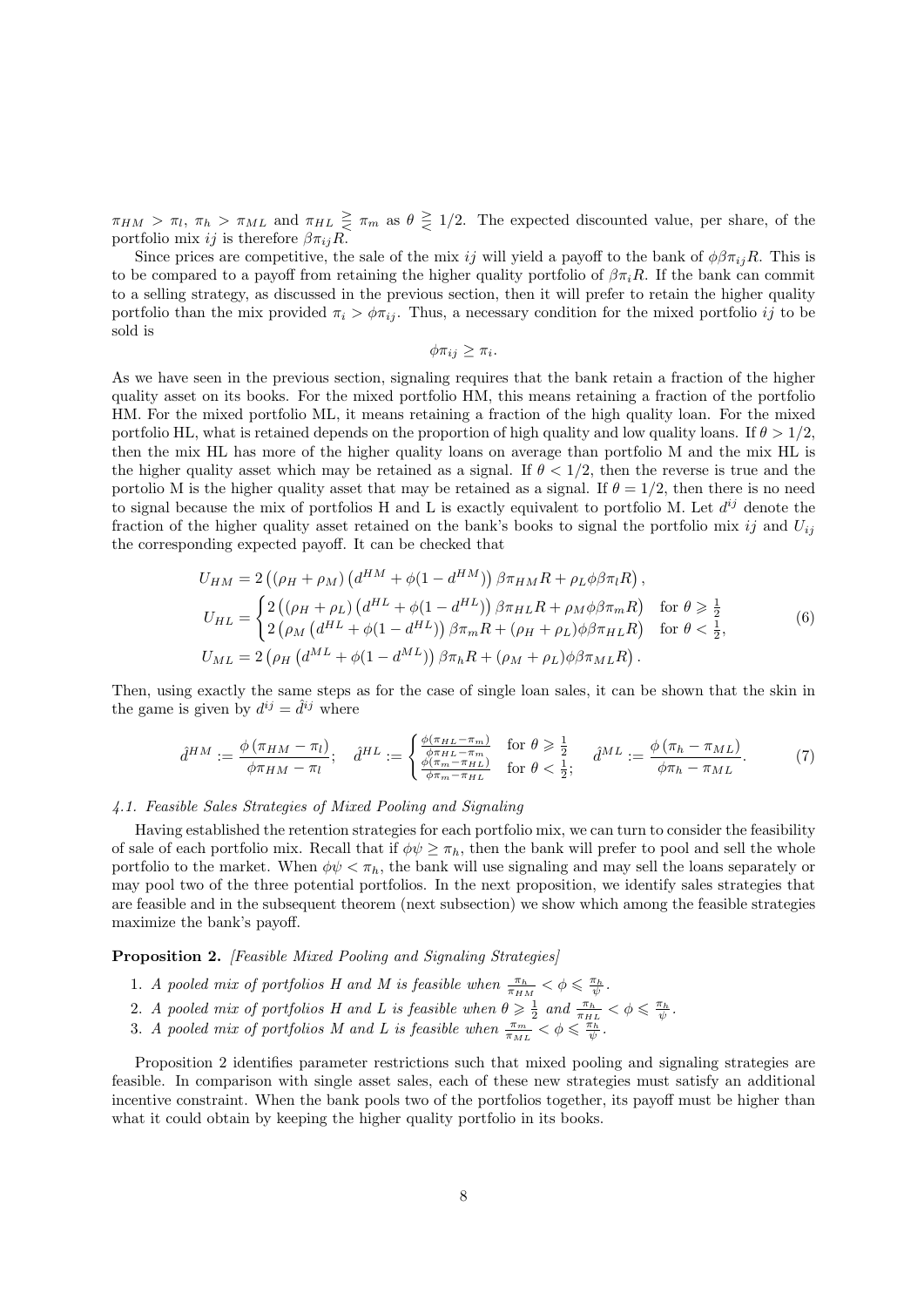## 4.2. Optimal Sales Strategies

In comparing single loan sales and sales that use mixed pooling and signaling, the bank's payoff from individuals sales is given by  $V_S$  in equation (5). Comparing  $V_S$  with the utilities derived from mixed pooling and signaling and comparing the mixed pooling strategies HL and ML, we obtain the following result:

#### Theorem 1. *[Optimal Sales Strategies]*

- 1. If  $\phi < \frac{\pi_m}{\pi_M}$ , then the bank will sell the loans singly to investors using signaling,  $\pi_{ML}$
- 2. If  $\frac{\pi_m}{\pi_{ML}} \leq \phi < \min\left\{\frac{\pi_h}{\psi}, \frac{\pi_h}{\pi_{HL}}\right\}$ , then the bank will pool portfolios M and L,
- 3. If  $\frac{\pi_h}{\pi_{HL}} \le \phi < \frac{\pi_h}{\psi}$ , then the bank will choose either to pool portfolios H and L or pool portfolios M and L. For  $\theta \in (1/2, (\pi_h + \pi_l)/(\pi_h + 2\pi_l))$ , the bank will pool portfolios H and L. For larger values of  $\theta$ , there is a critical  $\phi^c(\theta) \in (\pi_h/\pi_{HL}, \pi_h/\psi)$  such that the bank chooses to pool portfolio H and L for  $\phi > \phi^c(\theta)$  and chooses to pool portfolios M and L for  $\phi < \phi^c(\theta)$ .
- 4. If  $\phi \geq \frac{\pi_h}{\psi}$ , then the bank will sell the loans to investors using pooling.

Proposition 2 identifies parameter values such that mixed pooling strategies are feasible. Theorem 1 shows which strategies are most profitable for different parameter values. It says that pooling the mix of portfolios H and L, or the mix of portfolios M and L, can be optimal. The intuition is as follows. First compare  $\hat{d}^h$  from equation (3) with  $\hat{d}^{ML}$  from equation (7). It can be checked that  $\hat{d}^{ML} < \hat{d}^h$ : the skin in the game for the mixed portfolio is lower because it is only required if both loans are of high quality, whereas, if loans are sold separately, the skin in the game is required whenever the bank has a high quality loan. Similarly, for  $\theta \ge 1/2$ , it can be checked that  $\hat{d}^{HL} < \hat{d}^{h}$  because the skin in the game for the portfolio HL is only required if both loans are of the same type (for  $\theta < 1/2$ , the mixed portfolio HL will not be used because it will be dominated by pooling all portfolios). Furthermore, it can be shown that the mixed portfolio HM is never used because it is always dominated by separate loan sales. In particular, the reduction in the cost of signaling the portfolio HM, relative to the cost of signaling the high-quality asset, is not sufficient to compensate for the decline in the value of the pooled portfolio relative to the value of the high-quality asset. In comparing the two mixes HL with ML, it can be shown that  $\hat{d}^{HL} < \hat{d}^{ML}$ . However, HL requires a skin in the game whenever both loans are of the same quality, whereas the mixed portfolio ML requires a skin in the game only when both loans are of high quality. Whether the mix HL or the mix ML dominates, will depend on the loan mix.<sup>6</sup> A larger value of  $\phi$  decreases the skin in the game required for both portfolio mixes but this effect can be shown to benefit HL relatively more than ML.<sup>7</sup> We conclude from Theorem 1 that, for certain parameter values, the mix of portfolios H and L is used, which means that low quality loans may be retained by the bank in line with the observation of Acharya et al. (2009). Averaging across banks, a mix of high and low quality loans will be retained. This is in line with the evidence of Keys et al. (2010).

Theorem 1 also sheds some light on how the use of pooling strategies respond to changes in the fee and the interest rate spread. The fee f is directly related to  $\phi$ . The return R is a good proxy for the interest spread, given that the size of each loan is equal to 1. Some recent studies find that both the

$$
\phi^c = 1 + \frac{(\pi_h - \pi_l) \left( \sqrt{\pi_h (\pi_h + \pi_l)} - \pi_h \right)}{2\pi_h^2}.
$$

<sup>&</sup>lt;sup>6</sup> For  $\theta$  close to 1/2, the skin in the game required for the portfolio HL will be small whereas the skin in the game for ML remains non-negligible, and hence, the portfolio HL dominates. For θ close to 1, the difference in the skin in the game is smaller but the probability that both loans are low quality becomes smaller faster and again the portfolio HL dominates. For intermediate values of  $\theta$ , whether HL dominates or not depends on the parameter configuration of  $\phi$ ,  $\pi_h$  and  $\pi_l$ .

<sup>&</sup>lt;sup>7</sup>It is shown in the Appendix that a sufficient condition for HL to dominate ML is  $\phi > \phi^c$  where

It can be checked that  $\phi^c < 2\pi_h/(\pi_h + \pi_l)$  and therefore, there is a non-empty set of parameter values  $\theta \ge 1/2$  and  $\pi_h > \pi_l$ It can be checked that  $φ < 2π<sub>h</sub>/(π<sub>h</sub> + π<sub>l</sub>)$  and therefore, there is a non-empty set of parameter values  $θ \ge 1/2$  and  $π<sub>h</sub> > π<sub>l</sub>$ <br>such that  $φ > φ<sup>c</sup>$  and  $π<sub>h</sub>/π<sub>H</sub> L ≤ φ < π<sub>h</sub>/ψ$ . It can be s and  $\beta \pi_l R > 1$ , the fee required on sales for this condition to be satisfied is quite low.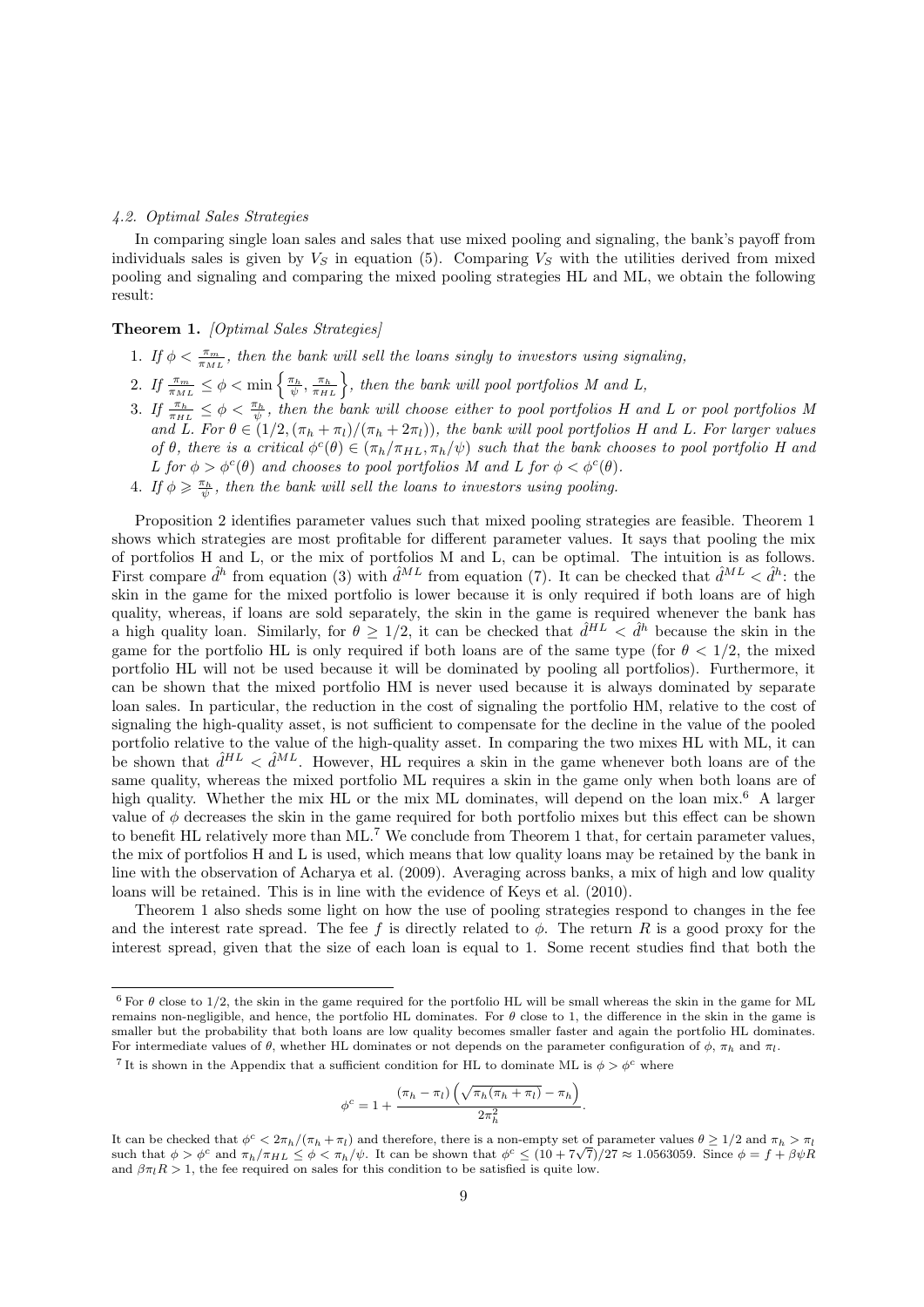fee and the spread are countercyclical. For example, Berg et al. (2016) find that higher upfront fees are more likely in periods of higher volatility in profitability, when it is more likely that borrowers will draw down their credit lines, and Walentin (2014) documents the countercyclicality of spreads. Given this observed countercyclicality of spreads and fees, Theorem 1 implies that during times of financial turmoil, e.g., 2007-08 global financial crisis, the use of pooling strategies increases. In particular, an implication of our model is that the within portfolio variability of the distribution of predicted default rates (e.g., fico rates for mortgages) increases with the financial volatility.

This implication is, in principle, empirically testable. Testing this implication would require information not only about the portfolios that banks manage but also about the assets that composed those portfolios. There are many data sets containing ratings for individual loans issued over a number of years and also data sets offering information about CDOs. However, what is required is not just information about the tranches, but also information about the whole portfolios from where the tranches were created. To our knowledge, only Faltin-Traeger and Mayer (2012) use a data set with information about both portfolios and the assets that composed those portfolios. Unfortunately, that data set covers only the period 2005-07 and therefore is not useful for testing the implications of our model because it does not cover the period of the financial crisis.

#### 5. Multiple Sales Rounds

So far, we have considered only one round of sales. In reality, banks keep recycling their assets by selling new loans and using the proceeds to offer new ones. In this section, we demonstrate how the analysis might be extended to multiple rounds.

When we consider multiple rounds we face two related problems: Firstly, there is an 'integer problem' related to the number of new loans and, secondly, there are complications in deriving the composition of subsequent portfolios. We avoid these problems, in this section, by considering the case where the portfolio consists of a continuum of assets. Since sales of individual assets are not feasible, we concentrate on portfolio sales and consider only complete separation of portfolio types. In particular, suppose that in each round the portfolio can only be one of the following three types: (a) all loans low quality (probability  $\rho_L$ ); (b) all loans high quality (probability  $\rho_H$ ) and (c) half the loans low quality and half the loans high quality (probability  $\rho_M$ ). This has a close correspondence to the one-period model we have previously considered, but here we restrict the portfolio types in a very arbitrary way. To simplify the exposition, we assume that there are two sub-periods. The multiple rounds of sales take place during the first subperiod, which is very short (no discounting between rounds). At the end of the second sub-period, all loans mature. The idea we try to capture is that the securitization process is very short relative to the duration of loan contracts. With this setting, the bank faces exactly the same problem in each round (only the size of the portfolio changes) and, therefore, the skin in the game will not vary.

As before, let  $d^i$  denote the fraction of a portfolio of type  $i$   $(i = H, M, L)$  that the bank keeps on its books. Since markets are competitive, both sold and retained loans are priced at their expected value, Thus, the bank's payoff from the first round  $V_i^1$  is given by the value of the retained loans plus the per unit fee  $f$  times the value of loans sold, that is,

$$
V_i^1 = d^i p_i + f (1 - d^i) p_i.
$$

Let

$$
W := \rho_H p_H d^H + \rho_L p_L d^L + \rho_M p_M d^M,
$$

and

$$
Z := \rho_H \left( 1 - d^H \right) p_H + \rho_L \left( 1 - d^L \right) p_L + \rho_M \left( 1 - d^M \right) p_M.
$$

The term  $W$  is the expected value of loans to be retained in the next round and  $Z$  is the expected value of loans to be sold in the next round. We will restrict our attention to problems that satisfy the restriction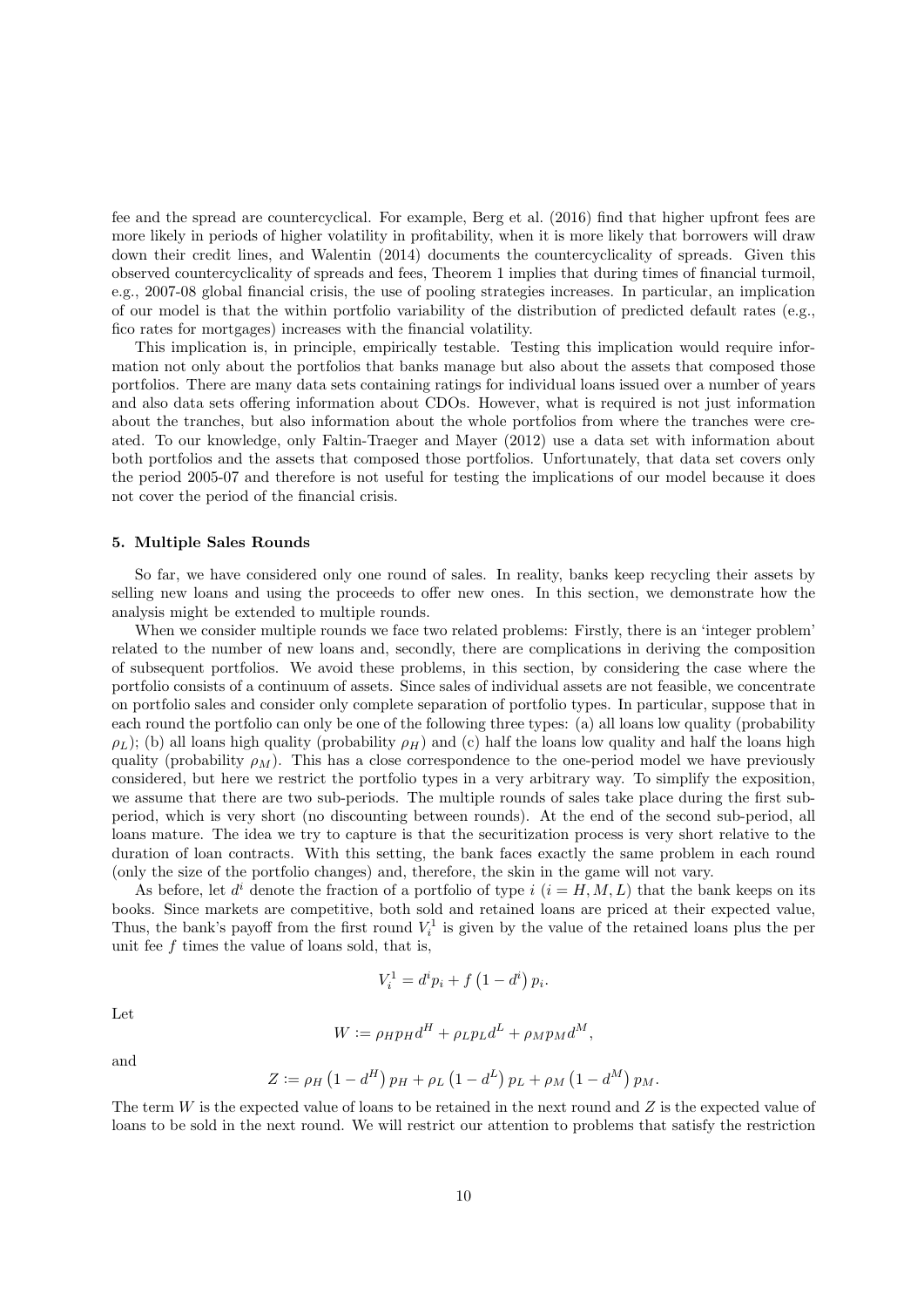$Z < 1$ <sup>8</sup>. The bank's expected payoff from the second round can be shown to be given by

$$
V_i^2 = (1 - d^i)p_i(W + fZ),
$$

and the expected payoff from the third round is

$$
V_i^3 = (1 - d^i)p_i(W + fZ)Z.
$$

Then, by induction, we have, for  $T \geq 2$ 

$$
V_i^T = (1 - d^i) p_i (W + fZ) Z^{T-2}.
$$

Adding the payoffs for all periods, we find that the bank's total expected payoff from portfolio  $i$  is equal to

$$
\sum_{t=0}^{\infty} (d^i p_i + (1-d^i) p_i [f + (W + fZ) Z^t]) = d^i p_i + (1-d^i) p_i \left( f + \frac{W + fZ}{1 - Z} \right).
$$

This expression can be compared with the corresponding expression for single round sales:  $d^i p_i$  +  $(1-d^i)p_i(f+\beta\psi R)$ . The difference between these expressions is that the last term includes future fees and retention rates from subsequent rounds. We can, therefore, follow the same steps as those in the previous section of the paper using these modified payoff functions. Conceptually, the problem is identical but technically it is more complicated since the terms W and Z are functions of  $d^i$ .

In the above example, we have restricted our attention to complete separation strategies. By following the same steps as in the last section, we can extend the analysis to portfolios. In principle, the method is simple, but the derivations can quickly become very complicated, especially as the number of asset types, and consequently portfolio types, increase. This complexity may, in itself, be costly and perhaps suggests an explanation for one of the puzzling questions that Gorton and Metrick (2013) have raised in relation to securitization; in their own words "The choice of loans to pool and sell to the SPV also remains a puzzle. Existing theories cannot address why securitized-loan pools are homogeneous – all credit cards or all prime mortgages, for example." The costs of complexity mean it may better to keep securitized-loan pools homogenous.

#### 6. An Alternative Commitment Strategy

For pooling to be credible, some commitment by the bank to a selling strategy is required. So far, we have assumed that the bank can commit to a menu of contracts conditional on sales taking place. In this section, we modify this assumption and suppose the bank simply commits to a menu of contracts with each investor separately. Thus, the bank can make credible agreements to individual investors about the contracts that it will use in future sales but cannot credibly commit to use the same contracts with other investors. We also assume that the bank commits to stand ready to sell all its loans.

We demonstrate that pooling equilibria are also feasible in this case and, in particular, that this form of commitment is stronger than that assumed in Section 2. We are going to concentrate on the case of single sales because it is easier to analyze. It will become clear that a similar argument applies to the case of portfolio sales.

Since we want to show that pooling is feasible, we consider the situation where the bank commits to offer a pooling contract to only one of the investors while using the signaling mechanism to sell the other loan to a another investor. If the bank has a portfolio M, it would wish to sell the low quality loan to the first investor using the pooling contract (at the average price) and sell the high quality loan to the second investor using the retention strategy  $d^h$ . The bank's expected (ex ante) payoff from this second contract is given by:

$$
(\rho_H + \rho_M) \,\beta \pi_h R \left( d^h + \phi \left( 1 - d^h \right) \right) + \rho_L \beta \pi_l R \phi
$$

<sup>&</sup>lt;sup>8</sup> An upper bound for Z is  $\beta \psi R$ , which is greater than one. Thus the assumption  $Z < 1$  requires that the skin in the game is significant enough. If  $Z \geq 1$ , then the value of the bank's sales becomes infinite.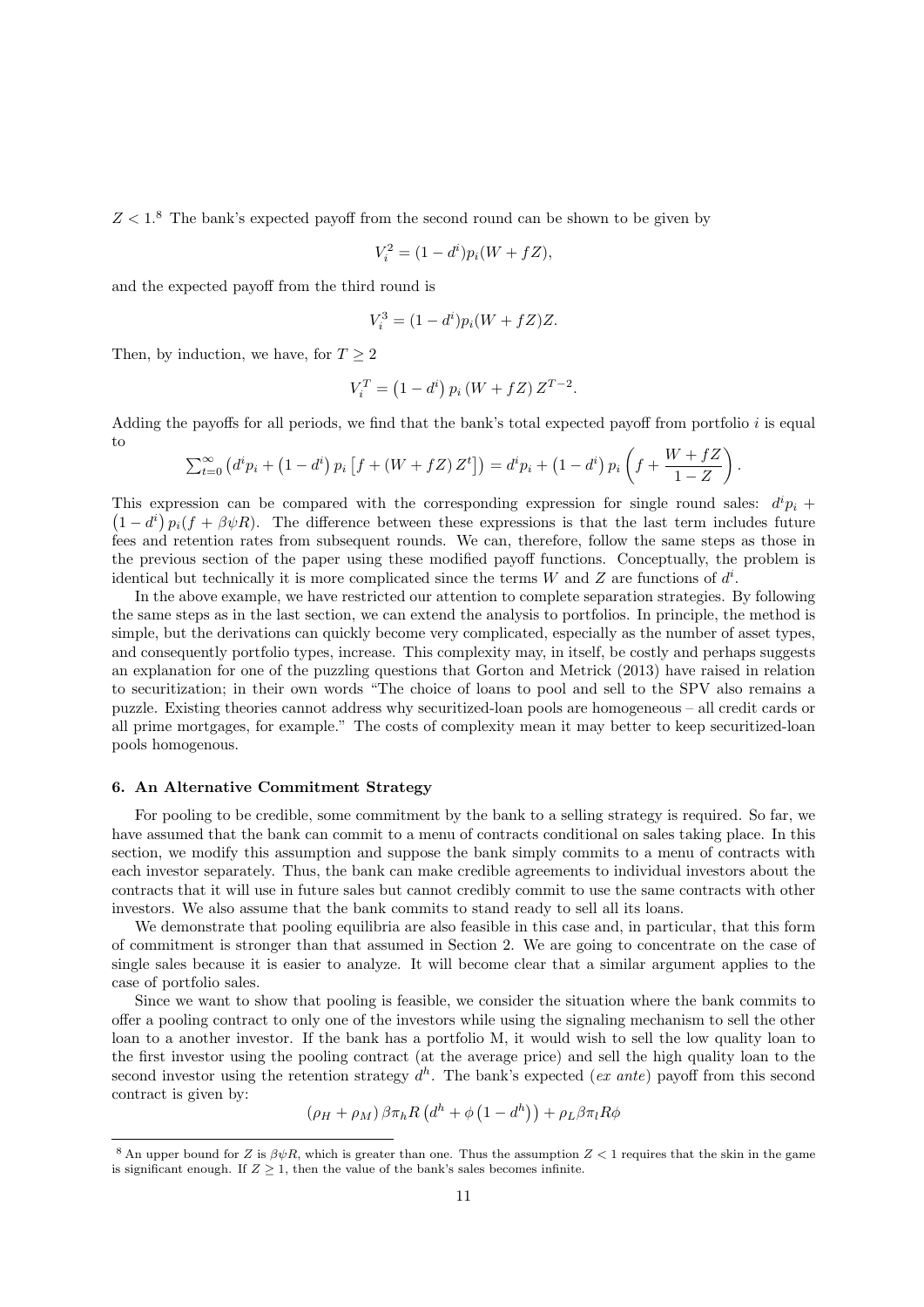Given that such a strategy involves the bank selling a loan of low quality at the average price when it has portfolio M, investors would only accept the pooling contract if they are convinced that the bank has an incentive to offer the same contract to all other investors. Then, because of the commitment to stand ready to sell all its assets, the bank will not use the strategy, provided that it is no worse off selling its loan at the average price. This is true when

$$
(\rho_H + \rho_M) \beta \pi_h R \left( d^h + \phi \left( 1 - d^h \right) \right) + \rho_L \beta \pi_l R \phi \leq \beta \psi R \phi.
$$

With  $d^h$  given in equation (3) and  $\psi = \theta \pi_h + (1 - \theta) \pi_l$ , this inequality can be simplified to

$$
\phi \geq \frac{(2-\theta)\,\pi_h - (1-\theta)\,\pi_l}{\pi_h}.\tag{8}
$$

Inequality (8) says that provided  $\phi$  is high enough (equivalently the fee f is high enough), offering the pooling contract to all investors is incentive compatible. Recall from Lemma 2, that the pooling equilibrium exists when  $\phi \geq \pi_h/\psi$ . It is easy to check that

$$
\frac{\pi_h}{\psi} \ge \frac{(2-\theta)\,\pi_h - (1-\theta)\,\pi_l}{\pi_h}
$$

with equality only when  $\theta = 1$ . Thus, inequality (8) shows that the commitment considered in this section is stronger than the commitment assumed in previous sections (there are some additional parameter values where pooling is feasible) because of the commitment of the bank to sell its whole portfolio, even though it does not commit to offer the same contract to all investors. Some commitment by thee bank is, however, needed because if the bank were completely unable to make any commitments, then pooling would not be credible.

#### 7. Conclusion

We have extended the DeMarzo and Duffie (1999) signaling model from single sales of risky assets to portfolio sales. We have identified conditions under which signaling at the portfolio level dominates signaling at the single asset level. It has also been shown that the optimal mix of retained assets can involve both high and low quality loans.

In order to keep the analysis simple, we have assumed that banks hold only two uncorrelated loans, which can be one of two types, high or low quality. We comment briefly on the robustness of the model. If there are more than two loans, then the number of potential portfolios increases and there are more possible mixed portfolios to consider but the analysis is not fundamentally changed. Similarly, if there are more than two types of loan, there are more potential portfolios and more qualities to signal but the result that lower quality assets are retained is unlikely to change. Equally, as long as the returns are not perfectly correlated across loan types, the motivation for pooling of portfolios remains and, qualitatively, the nature of our result will be unchanged.

## 8. Appendix

# 8.1. Proof of Lemma 1

Step 1 Any solution that satisfies (IC2) and (IC6) will also satisfy (IC1), (IC3), (IC4) and (IC5).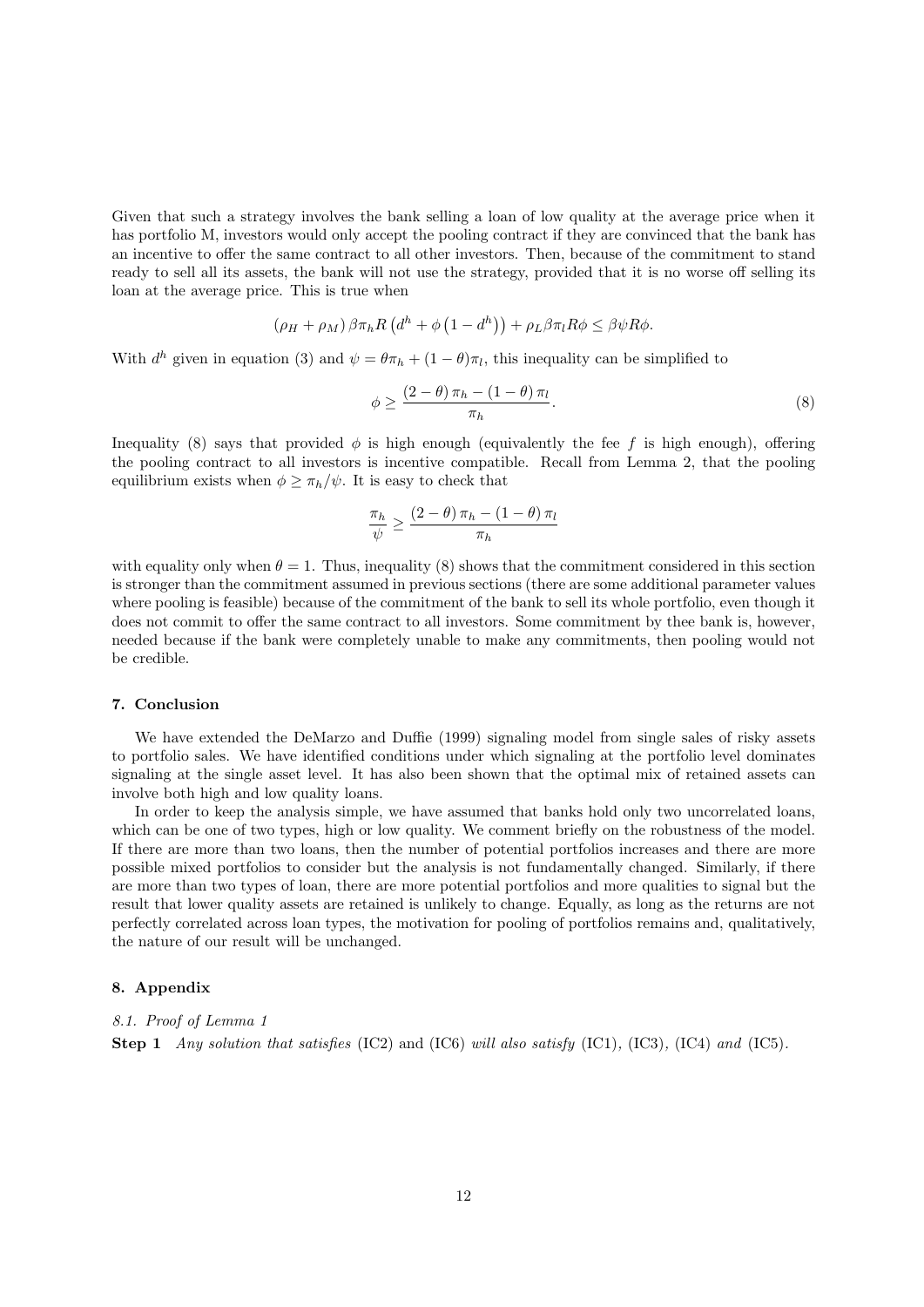Proof There are six incentive compatibility constraints.

$$
2\left(\beta d^h\pi_h R + \phi\left(1 - d^h\right)p_h\right) \geq \beta d^h\pi_h R + \phi\left(1 - d^h\right)p_h + \beta d^l\pi_h R + \phi\left(1 - d^l\right)p_l \tag{IC1}
$$

$$
2\left(\beta d^h\pi_h R + \phi\left(1 - d^h\right)p_h\right) \ge 2\left(\beta d^l\pi_h R + \phi\left(1 - d^l\right)p_l\right) \tag{IC2}
$$

$$
\beta d^h \pi_h R + \phi \left( 1 - d^h \right) p_h + \beta d^l \pi_l R + \phi \left( 1 - d^l \right) p_l \geq \beta d^h \pi_h R + \beta d^h \pi_l R + 2\phi \left( 1 - d^h \right) p_h \tag{IC3}
$$

$$
\beta d^{h} \pi_{h} R + \phi \left( 1 - d^{h} \right) p_{h} + \beta d^{l} \pi_{l} R + \phi \left( 1 - d^{l} \right) p_{l} \geq \beta d^{l} \pi_{h} R + \beta d^{l} \pi_{l} R + 2\phi \left( 1 - d^{l} \right) p_{l} \tag{IC4}
$$

$$
2\left(\beta d^l\pi_l R + \phi\left(1 - d^l\right)p_l\right) \geq \beta d^h\pi_l R + \phi\left(1 - d^h\right)p_h + \beta d^l\pi_l R + \phi\left(1 - d^l\right)p_l \tag{IC5}
$$

$$
2\left(\beta d^l\pi_l R + \phi\left(1 - d^l\right)p_l\right) \ge 2\left(\beta d^h\pi_l R + \phi\left(1 - d^h\right)p_h\right) \tag{IC6}
$$

 $(IC1)$  states that when the portfolio type is H the bank prefers to sell each loan as type h rather than one loan as type h and the other as type l. (IC2) states that when the portfolio type is H the bank prefers to sell each loan as type h rather than selling each loan as type l. (IC3) states that when the portfolio type is M the bank prefers to sell the type h loan as type h and the type l loan as type l rather than selling both loans as type h. (IC4) states that when the portfolio type is  $M$ the bank prefers to sell the type h loan as type h and the type l loan as type l rather than selling both loans as type l. (IC5) states that when the portfolio type is L the bank prefers to sell each loan as type l rather than one loan as type h and the other as type l. (IC6) states that when the portfolio type is  $L$  the bank prefers to sell each loan as type  $l$  rather than selling each loan as type h.

Comparing (IC1) and (IC2) it follows that if (IC2) is satisfied, so is (IC1). Comparing (IC5) and (IC6) it follows that if (IC6) is satisfied, so is (IC5). Subtracting  $\beta d^h \pi_h R + \phi (1 - d^h) p_h$  from both sides of (IC3) we obtain (IC2). Subtracting  $\beta d^l \pi_l R + \phi \left(1 - d^l\right) p_l$  from both sides of (IC4) we obtain (IC6). QED

We can combine (IC2) and (IC6) to get

$$
\beta\left(d^{h}-d^{l}\right)\pi_{h}R\geq\phi\left(\left(1-d^{l}\right)p_{l}-\left(1-d^{h}\right)p_{h}\right)\geq\beta\left(d^{h}-d^{l}\right)\pi_{l}R
$$
\n(A.1)

Step 2  $p_h \geq p_l$ .

**Proof** Given that bank's payoff is increasing in  $p_h$  and  $p_l$ , in any signaling equilibrium at least one of the two constraints described in Step 1 must bind. This is because we can always increase both in such a way that leaves  $(1-d^l)p_l-(1-d^h)p_h$  constant. If  $p_h = \beta \pi_h R$ , then the lemma is trivially satisfied. Suppose that  $p_l = \beta \pi_l R$  and that  $\beta \pi_l R > p_h$  and that  $(A1)$  is satisfied. Then set  $p_h = \beta \pi_l R$  clearly increasing the bank's payoff. Given that  $\beta \psi R > 1$ , the second inequality is still satisfied. Increasing  $p_h$  also relaxes the first constraint and therefore we have a contradiction. QED

Step 3 
$$
d^l = 0
$$
.

**Proof** Given that  $\pi_h R > \pi_l R$ , (A1) implies that  $d^h > d^l$ . Further, notice that if a signaling equilibrium exists, Step 2 implies that the bank's payoff will be decreasing in  $d^h$  and  $d^l$ . Suppose that the first constraint is not binding. Then decrease  $d^h$  and  $d^l$  by the same amount so that either  $d^l = 0$  or the first constraint binds. Suppose that the second constraint is not binding. Then reduce  $d^h$  and  $d^l$  so that  $(1-d^{l}) p_{l} - (1-d^{h}) p_{h}$  stays constant, so that either  $d^{l} = 0$  or the second constraint binds. Then the lemma follows from the fact that at least one of the constraints is not binding. QED

Step 3 and (A1) imply that

$$
\beta d^h \pi_h R \ge \phi \left( p_l - \left( 1 - d^h \right) p_h \right) \ge \beta d^h \pi_l R \tag{A.2}
$$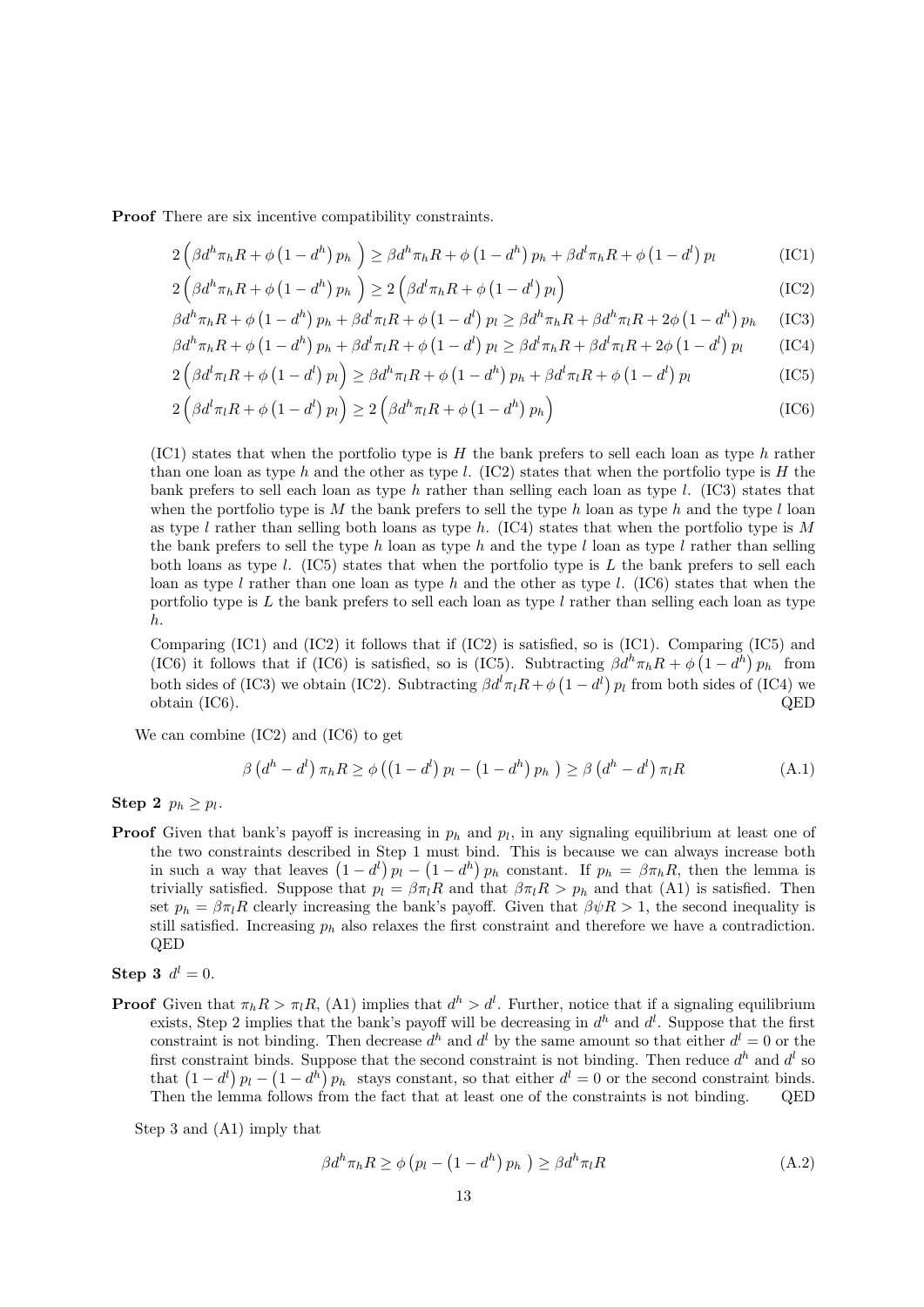Step 4  $p_l = \beta \pi_l R$ .

- **Proof** Suppose not. Increasing  $p_l$  relaxes the second constraint in (A2). Before we have argued that if  $p_l < \beta \pi_l R$ , then it must be the case that  $p_h = \beta \pi_h R$ . Suppose that the first constraint binds. Then increase  $p_l$  and decrease  $d^h$  so that the constraint remains binding. This is possible because reducing  $d^h$  relaxes the constraint and because (A2) implies that  $d^h > 0$ . We have a contradiction. QED
- Step 5 In a separating equilibrium the second constraint binds.

$$
\phi \left( p_l - \left( 1 - d^h \right) p_h \right) = \beta d^h \pi_l R \tag{A.3}
$$

**Proof** This follows from the fact that the payoff is increasing in  $p_h$  and decreasing in  $d^h$  and that reducing  $d^h$  relaxes the first constraint in (A2). QED

Step 6  $p_h = \beta \pi_h R$ .

**Proof** Solving (A3) for  $p_h$  we get

$$
p_h = \left(\frac{1 - \frac{1}{\phi}d^h}{1 - d^h}\right)\beta\pi_l R.
$$

Changes in  $p_h$  and  $d^h$  affect the bank's payoff only when it sells a loan of type h. Substituting the above expression in that payoff we obtain  $\beta d^h \pi_h R + \beta \pi_l R (\phi - 1) d^h$  which is increasing in  $d^h$ . Then the proof follows from  $dp_h/d(d^h)$  $) > 0.$  QED

Setting  $p_h = \beta \pi_h R$  in (A3) and solving for  $d^h$  completes the proof of the lemma. QED

#### 8.2. Proof of Proposition 1

For the case when  $\phi < \pi_h/\psi$  we compare the two sales strategies for each portfolio type separately. a) Type L portfolio.

The bank is indifferent between selling the loans separately or as a portfolio given that in both cases its payoff will be equal to  $\phi \beta \pi_l R$ .

b) Type M portfolio.

The bank's payoff from selling the loans separately is equal to

$$
\beta d^{h} \pi_{h} R + \phi \left( 1 - d^{h} \right) \beta \pi_{h} R + \phi \beta \pi_{l} R = - (\phi - 1) \pi_{h} R d^{h} + \phi \left( \pi_{h} + \pi_{l} \right) R
$$

and its payoff from selling them as portfolio is equal to

$$
\beta d^{M}(\pi_h + \pi_l) R + \phi \left(1 - d^{M}\right) \beta \left(\pi_h + \pi_l\right) R = -(\phi - 1) \left(\pi_h + \pi_l\right) R d^{M} + \phi \left(\pi_h + \pi_l\right) R.
$$

Comparing the two payoffs we find that the bank will sell them separately if

$$
\pi_h R d^h - (\pi_h + \pi_l) R d^M < 0.
$$

Substituting the solution for  $d^h$  from equation (3) and the solution for  $d^M$  from the statement of Lemma 3, it follows that

$$
\pi_h R d^h - (\pi_h + \pi_l) R d^M = - \frac{\phi \pi_l (\pi_h - \pi_l)^2}{(\phi \pi_h - \pi_l) \left( (\phi \pi_h - \pi_l) + (\phi - 1) \pi_l \right)} < 0.
$$

Therefore, the bank will sell separately the two loans.

c) Type H portfolio.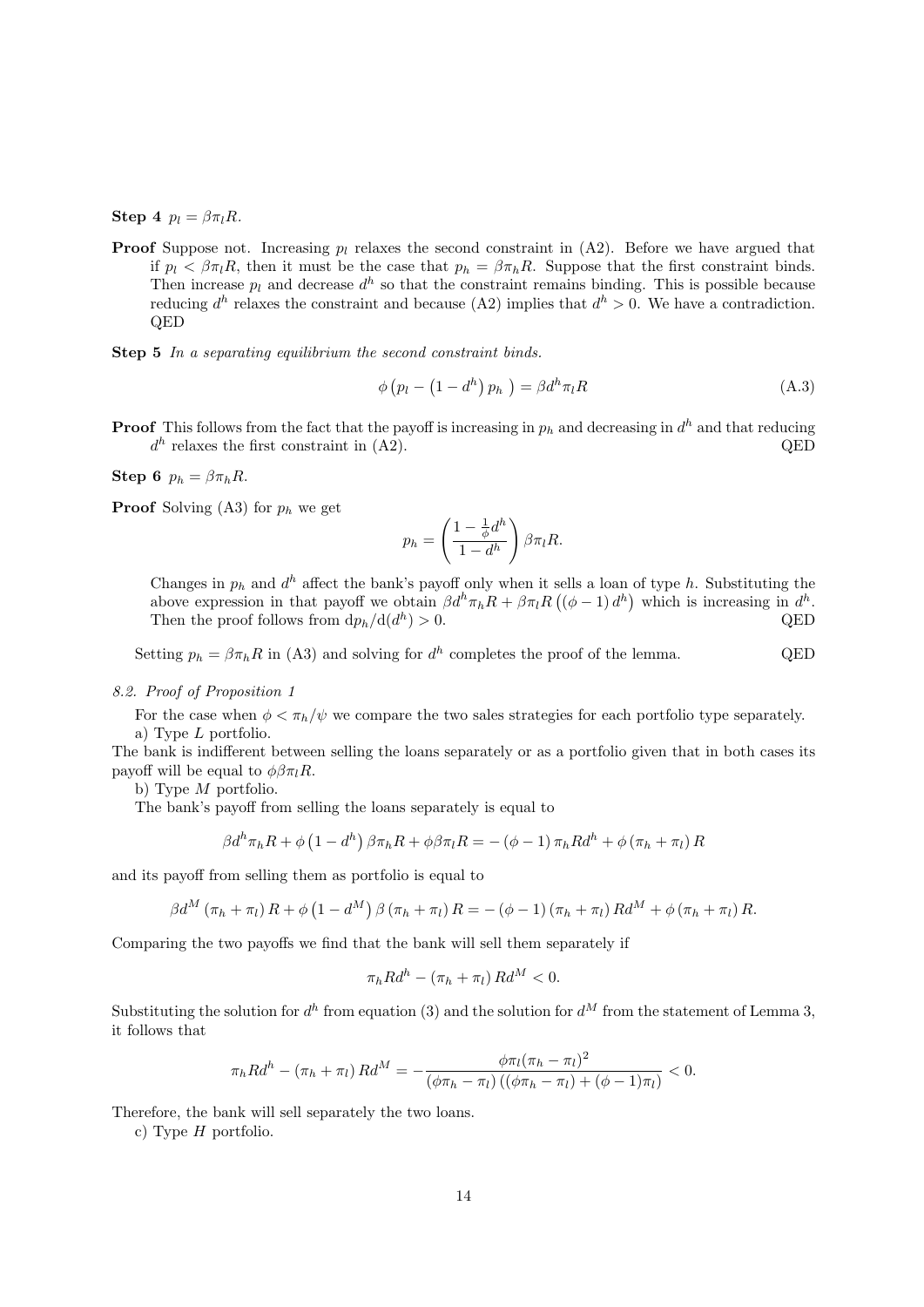The bank's payoff from selling the loans separately is equal to

$$
2\left(\beta d^h\pi_h R + \phi \left(1 - d^h\right)\beta \pi_h R\right) = 2\left(-\left(\phi - 1\right)\pi_h R d^h + \phi \pi_h R\right)
$$

and its payoff from selling them as portfolio is equal to

$$
2\left(\beta d^H\pi_h R + \phi \left(1 - d^H\right)\beta \pi_h R\right) = 2\left(-\left(\phi - 1\right)\pi_h R d^H + \phi \pi_h R\right)
$$

Clearly, the bank will sell them separately if  $d^H - d^h > 0$ . After some simple algebraic manipulation:

$$
d^{H} - d^{h} = (\phi - 1) \frac{\phi \pi_{l}(\pi_{h} - \pi_{m})(\pi_{m} - \pi_{l})}{(\phi \pi_{h} - \pi_{m})(\phi \pi_{h} - \pi_{l})(\phi \pi_{m} - \pi_{l})},
$$

which is positive because  $\pi_h > \pi_m > \pi_l$  and  $\phi > 1$ . Therefore, the bank will sell the two loans separately using signaling.

Lastly, the proof of the second part of the proposition follows from Lemma 2 and Lemma 4. QED

#### 8.3. Proof of Proposition 2

- 1.  $\pi_{HM} > \psi$  which implies that  $\pi_h/\pi_{HM} < \pi_h/\psi$ .
- 2.  $\pi_{HL} \geq \psi$  if and only if  $\theta \geq 1/2$ , so that  $\pi_h/\pi_{HL} < \pi_h/\psi$  if and only if  $\theta \geq 1/2$ .
- 3. We need to compare  $\pi_m/\pi_{ML}$  and  $\pi_h/\psi$ . It can be shown that  $\frac{\pi_m}{\pi_{ML}} \frac{\pi_h}{\psi} = -\frac{(\pi_h \pi_l)(1-\theta)\psi}{2\psi(\theta\pi_h + \pi_l)} < 0$ . Thus,  $\pi_m/\pi_{ML} < \pi_h/\psi$ .

Then, the result follows from  $\phi \pi_{ij} \geq \pi_i$ , which is the necessary condition for the mixed portfolio ij to be sold. QED

## 8.4. Proof of Theorem 1

First, comparing  $V_S$ , given in equation (5), with  $U_{HM}$ , given in equation (6), and substituting for the conditional probability  $\pi_{HM}$ , we have<sup>9</sup>

$$
V_S - U_{HM} = (\phi - 1)\beta R \left( (2\rho_H + \rho_M) \pi_h \left( d^{HM} - d^h \right) + \rho_M \pi_l d^{HM} \right). \tag{A.4}
$$

It is easily checked that  $d^h > d^{HM}$ . This is intuitive because the skin in the game must be larger to signal a higher quality asset. In comparing the payoffs  $V_S$  and  $U_{HM}$  therefore, there are two effects. The mixed portfolio has the benefit of using a lower skin in the game whenever one or both loans are of high quality. Thus, the first term in the brackets above,  $(2\rho_H + \rho_M)\pi_h(d^{HM} - d^h)$ , is negative. However, the mixed portfolio also has a cost if one of the loans is low quality, because the skin in the game  $d^{HM}$  is still required for the mixed pooling strategy where no skin in the game is required if loans are completely separated. It can be shown that the latter effect dominates. That is,  $\rho_M \pi_l d^{HM} > (2\rho_H + \rho_M) \pi_h (d^h - d^{HM})$ . Substituting for for  $d^{HM}$  from equation (7) and for  $d^h$  from equation (3) (and for the probability  $\pi_{HM}$ and  $\pi_m$ ) into equation (A.4) gives

$$
V_S - U_{HM} = (\phi - 1)\beta R \left( \frac{\phi(\pi_h - \pi_l)^2 \rho_M \pi_l (2\rho_H + \rho_M)}{(\phi \pi_h - \pi_l) \left( (2\rho_H + \rho_M) \left( \phi \pi_h - \pi_l \right) + \rho_M \pi_l (\phi - 1) \right)} \right).
$$

Since  $\phi > 1$  and  $\pi_h > \pi_l > 0$  and  $\rho_M > 0$ , it follows that  $V_S > U_{HM}$ . Thus, the mixed HM portfolio is always dominated by signaling.

<sup>&</sup>lt;sup>9</sup> For more detailed derivations please consult the Supplementary Appendix.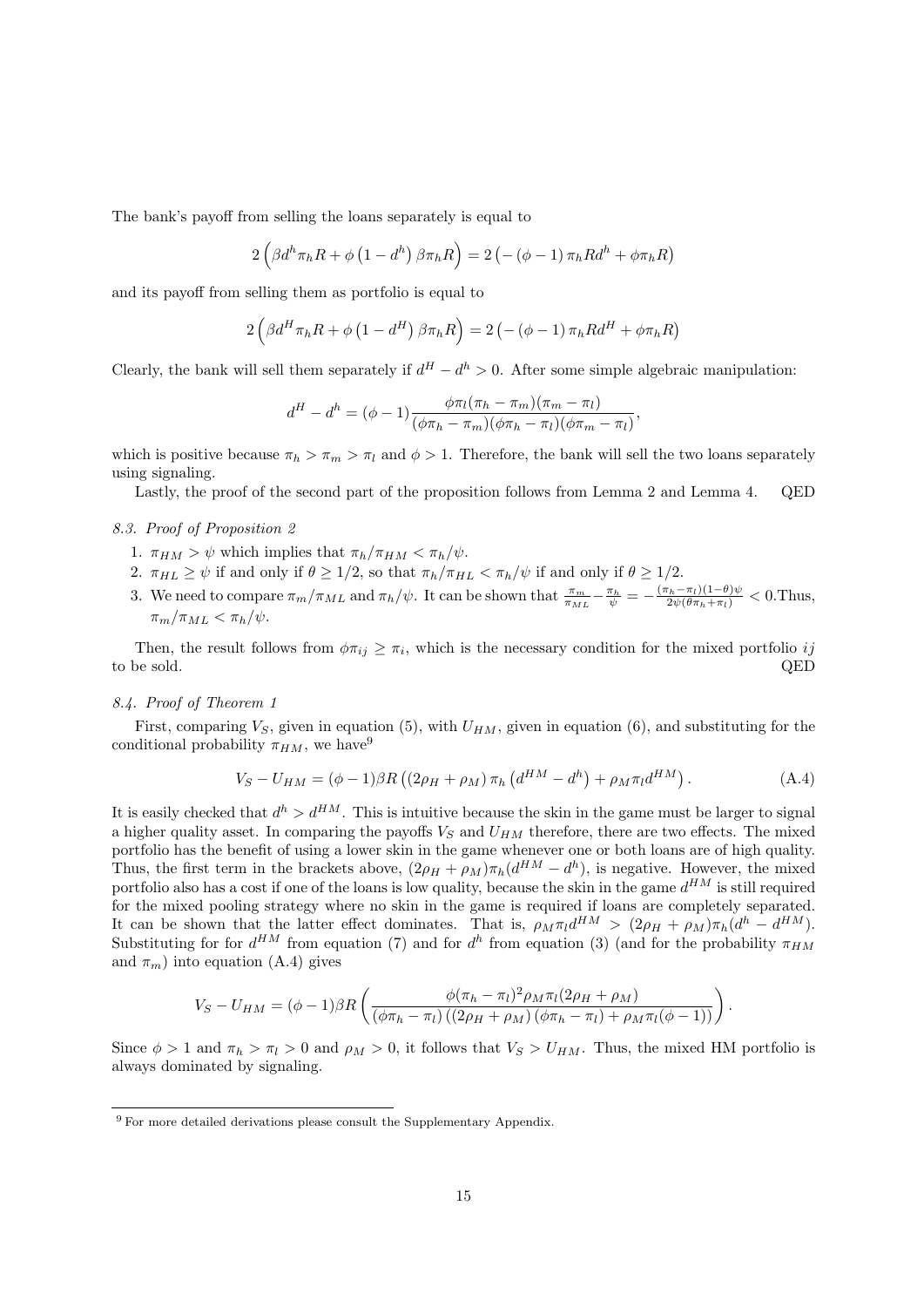Similarly, in comparing  $U_{ML}$  and  $V_S$ , the skin in the game for the mixed portfolio is only required if both loans are of high quality and the skin in the game  $d^{ML}$  is less than the skin in the game,  $d^h$ , required to signal the high quality when loans are signaled separately. Thus, we have

$$
U_{ML} - V_S = (\phi - 1)\beta R \pi_h \left(2\rho_H (d^h - d^{ML}) + \rho_M d^h\right)
$$

and since  $d^h > d^{ML} > 0$  (which follows from  $\pi_h > \pi_{ML} > \pi_l$ ),  $\phi > 1$  we have  $U_{ML} > V_S$  and the mixed portfolio ML will be preferred to signaling loans separately if it is feasible.

When  $\theta < 1/2$ , pooling all three portfolios dominates the mixed portfolio HL. Therefore in comparing the mixed portfolio HL with other strategies, we only need to consider the case  $\theta \geq 1/2$ . For  $\theta \geq 1/2$ , the mixed portfolio HL retains the skin in the game,  $d^{HL}$ , whenever both loans are of the high quality or both are of the low quality. The benefit of this strategy relative to the separating strategy is given by

$$
U_{HL} - V_S = (\phi - 1)\beta R \left(\pi_h (2\rho_H + \rho_M) d^h - (2\pi_h \rho_H + \pi_l \rho_L) d^{HL}\right)
$$
  
=  $(\phi - 1)\beta R \left(\pi_h (2\rho_H + \rho_M) (d^h - d^{HL}) + (\pi_h \rho_M - \pi_l \rho_L) d^{HL}\right).$ 

Given that  $d^{HL} < d^h$  (which follows from the inequalities  $\pi_h > \pi_{HL}$ ,  $\pi_m > \pi_l$  and  $\phi > 1$ ), and  $\rho_M \ge \rho_L$ for  $\theta > 1/2$  (and  $\pi_h > \pi_l$ ), the above expression is always positive. Thus, the mixed portfolio HL will be preferred to signaling loans separately if it is feasible.

Finally, we compare the payoffs from the mixed portfolios HL and ML. The mixed portfolio HL requires a skin in the game,  $d^{HL}$ , whenever both loans are of the same quality. In contrast the mixed portfolio ML requires a skin in the game,  $d^{ML}$ , only when both loans are of high quality. However, the skin in the game required for the mixed portfolio HL is lower than for the mixed portfolio ML:  $d^{HL} < d^{ML}$ (this follows from the inequalities  $\pi_h > \pi_{HL}$ ,  $\pi_m > \pi_{LM}$  and  $\phi > 1$ ). Thus, we have

$$
U_{HL} - U_{ML} = (\phi - 1)\beta R \left(2\pi_h \rho_H \left(d^{ML} - d^{HL}\right) - 2\pi_l \rho_L d^{HL}\right). \tag{A.5}
$$

For  $\theta = 1/2$ ,  $d^{HL} = 0$ , whereas  $d^{ML} > 0$ . Therefore for  $\theta = 1/2$ , the difference  $U_{HL} - U_{ML} > 0$  and by continuity there is a  $\tilde{\theta}$  such that for  $\theta \in [1/2, \tilde{\theta})$  the difference is strictly positive. In the limit as  $\theta \to 1$ ,  $\lim_{\theta\to 1} d^{HL} > 0$  whereas  $\lim_{\theta\to 1} (d^{ML} - d^{HL}) = 0$ . Since  $\rho_L \to 0$  as  $\theta \to 1$ , the difference  $U_{HL} - U_{ML} \to 0$ as  $\theta \to 1$ . However, it can be checked that the term  $\rho_H(d^{ML} - d^{HL})$  is declining in the limit whereas the term  $\rho_L d^{HL}$  is nether increasing nor decreasing in the limit as  $\theta \to 1$ . Thus, by continuity, there is a range of  $\theta$ ,  $(\hat{\theta}, 1)$  where the difference  $U_{HL} - U_{ML} > 0$ . We can conclude that there is a range of  $\theta$  where the mixed HL portfolio dominates the ML portfolio. This range may be the interval  $[1/2, 1)$  or there may be some values of  $\theta$  interior to this interval where the ML portfolio dominates.

The skin in the game, for both mixed portfolios ML and HL, is decreasing in  $\phi$  and  $\lim_{\phi\to 1} d^{HL} \to 1$ and  $\lim_{\phi \to 1} d^{ML} \to 1$  for  $\theta \in (1/2, 1)$   $(d^{HL} = 0$  for  $\theta = 1/2)$ . Thus, the term in brackets in equation (A.5) is decreasing in  $\phi$  and is negative in the limit as  $\phi \to 1$  for  $\theta \in (1/2, 1)$ . Therefore, it is possible to find a critical  $\phi^c(\theta)$  such that the bracketed term is positive for  $\phi > \phi^c(\theta)$ . It can be shown that  $\phi^c(\theta) < \pi_h/\pi_{HL}$ for  $1/2 \leq \theta < (\pi_h + \pi_l)/(\pi_h + 2\pi_l)$  and that  $\pi^c(\theta) \in (\pi_h/\pi_{HL}, \pi_h/\psi)$  for  $1 > \theta > (\pi_h + \pi_l)/(\pi_h + 2\pi_l)$ . Defining  $\phi^c := \max_{\theta} \phi^c(\theta)$ , it can be shown that

$$
\phi^c = 1 + \frac{(\pi_h - \pi_l) \left(\sqrt{\pi_h(\pi_h + \pi_l)} - \pi_h\right)}{2\pi_h^2}.
$$

It is clear that since  $\pi_h > \pi_l$ ,  $\phi^c \ge 1$  with equality only if  $\pi_l = 0$ . For  $\phi > \phi^c$  the difference in (A.5) is positive and the mixed portfolio HL will dominate the mixed portfolio ML for any  $\theta \in [1/2, 1)$ . It is also easily checked that  $\phi^c < 2\pi_h/(\pi_h + \pi_1)$ . Since  $\pi_h/\psi$  and  $\pi_h/\pi_{HL}$  are decreasing in  $\theta$  and  $\pi_h/\psi > \pi_h/\pi_{HL}$ for  $\theta > 1/2$  with  $\pi_h/\psi = \pi_h/\pi_{HL} = 2\pi_h/(\pi_h + \pi_1)$  for  $\theta = 1/2$ , it follows that there exist values of  $\theta$ ,  $\pi_h$ and  $\pi_l$  such that  $\phi > \phi^c$  and  $\pi_h/\pi_{HL} \leq \phi < \pi_h/\psi$ .

To complete the proof we note that the inequalities  $\pi_h > \pi_m$  and  $\pi_{HL} < \pi_{ML}$  imply that  $\frac{\pi_m}{\pi_{ML}} < \frac{\pi_h}{\pi_{HL}}$ . Hence, considering each of the statements of the theorem in turn: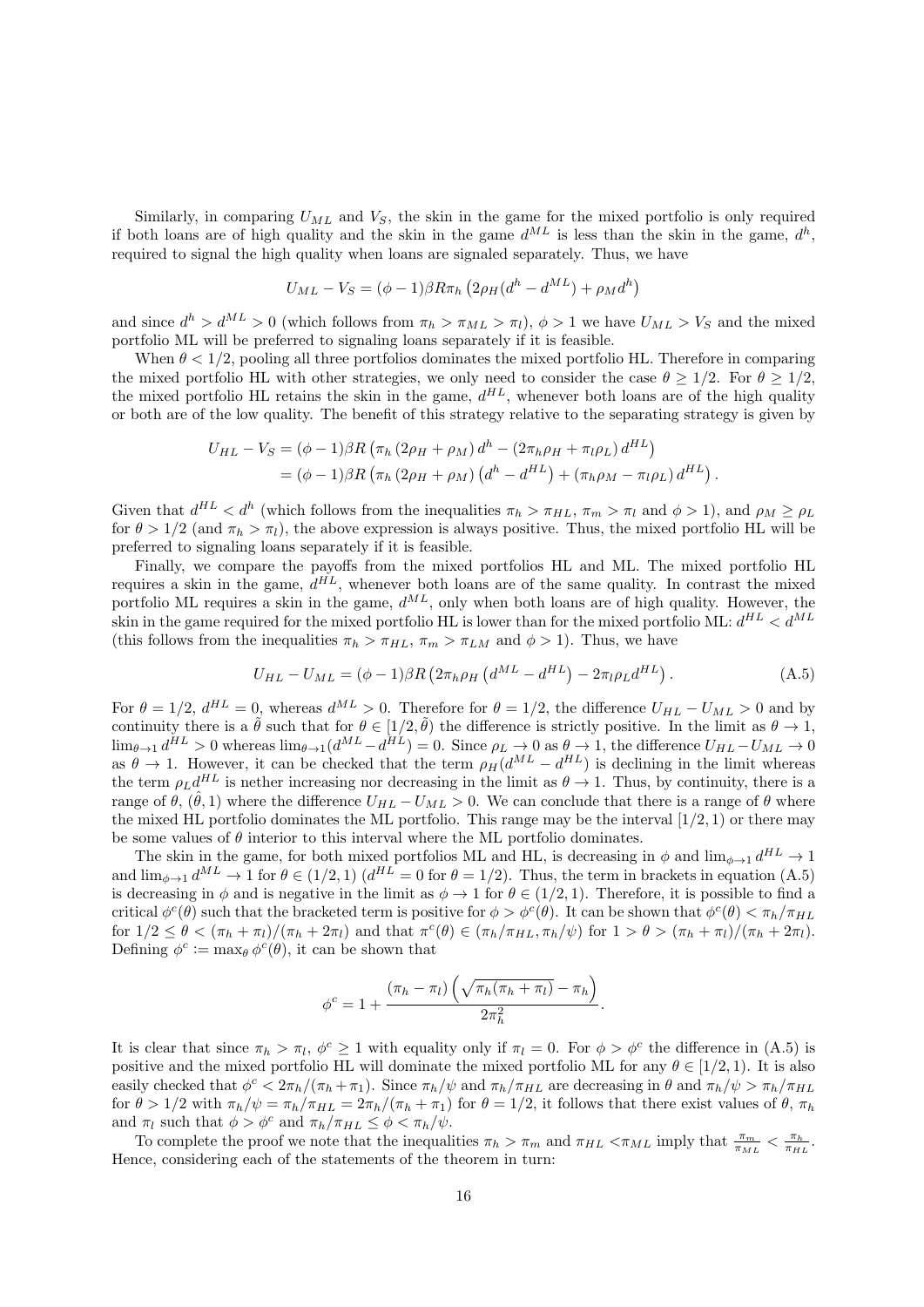- 1. Follows from  $\pi_m/\pi_{ML} < \pi_h/\pi_{HL}$  and the the necessary conditions  $\phi \pi_{ML} \geq \pi_m$  and  $\phi \pi_{HL} \geq \pi_h$ , that neither the mixed portfolio ML nor the mixed portfolio HL will be sold for  $\phi < \pi_m/\pi_{ML}$ . Neither will the mixed portfolio HM be sold because, as we have shown above, it is dominated by signaling of separate loan sales,  $V_S > U_{HM}$ .
- 2. For  $\theta < 1/2$ ,  $\pi_h/\psi < \pi_h/\pi_{HL}$  and therefore the condition  $\phi \pi_{HL} \geq \pi_h$  for the mixed portfolio HL to be sold is not satisfied. The mixed portfolio ML may be sold because  $\phi \geq \pi_m/\pi_{ML}$  and since  $U_{ML} > V_S$ , this portfolio dominates separate loan sales, which in turn dominates the mixed portfolio HM.
- 3. Since  $\pi_m/\pi_{ML} < \pi_h/\pi_{HL} \leq \phi$ , the necessary conditions for the sale of the mixed portfolios ML and HL are both satisfied. Since  $\phi < \pi_h/\psi$ , pooling does not dominate these mixed portfolios. Since  $U_{ML} > V_S$  and  $U_{HL} > V_S$ , both mixed portfolios are better than signaling loans separately. The comparison of the two mixed portfolios for  $\theta \geq 1/2$  depends on the sign of  $U_{HL} - U_{ML}$ , which as shown above is positive for  $\theta$  near to one and  $\theta$  near to 1/2 and is such that for  $\phi > \phi^c$ , the mixed portfolio HL dominates for all  $\theta \in [1/2, 1)$ .
- 4. Follows from the domination of the pooling strategy when  $\phi > \pi_h/\psi$ .

QED

#### References

- Viral V. Acharya, Thomas Philippon, Matthew Richardson, and Nouriel Roubini. The financial crisis of 2007-2009: Causes and remedies. In Viral V. Acharya and Matthew Richardson, editors, Restoring Financial Stability: How to Repair a Failed System, pages 1–56. Wiley, 2009. ISBN 978-0-470-49934-4.
- Tobias Berg, Anthony Saunders, and Sascha Steffen. The total cost of corporate borrowing in the loan market: Don't ignore the fees. Journal of Finance, 71(3):1357–1392, May 2016. doi: 10.1111/jofi.12281.
- Weitzu Chen, Chi-Chun Liu, and Stephen G. Ryan. Characteristics of securitizations that determine issuers' retention of the risks of the securitized assets. The Accounting Review, 83(5):1181–1215, September 2008. doi: 10.2308/accr.2008.83.5.1181.
- Peter DeMarzo. The pooling and tranching of securities: A model of informed intermediation. Review of Financial Studies, 18(1):1–35, March 2005. doi: 10.1093/rfs/hhi008.
- Peter DeMarzo and Darrell Duffie. A liquidity-based model of security design. Econometrica, 67(1):65–100, January 1999. doi: 10.1111/1468-0262.00004.
- Cem Demiroglu and Christopher James. How important is having skin in the game? Originator-sponsor affiliation and losses on mortgage-backed securities. Review of Financial Studies, 25(11):3217–3258, November 2012. doi: 10.1093/rfs/hhs095.
- Oliver Faltin-Traeger and Christopher Mayer. Lemons and CDOs: Why did so many lenders issue poorly performing CDOs? Working Paper, Columbia Business School, May 2012.
- Gary Gorton and Andrew Metrick. Securitization. In G. Constantinides, M. Harris, and R. Stulz, editors, Handbook of the Economics of Finance, volume 2, chapter 1, pages 1–70. Elsevier, 2013. ISBN 978-0-444-53594-8.
- Gary B. Gorton and Nicholas S. Souleles. Special purpose vehicles and securitization. In Mark Carey and Ren´e M. Stulz, editors, The Risks of Financial Institutions, chapter 12, pages 549–602. University of Chicago Press, 2007. ISBN 978-0-226-09285-0.
- Barney Hartman-Glaser. Reputation and signaling in asset sales. Journal of Financial Economics, 125(2):245–265, August 2017. doi: 10.1016/j.jfineco.2017.05.009.
- Benjamin J. Keys, Tanmoy Mukherjee, Amit Seru, and Vikrant Vig. Did securitization lead to lax screening? Evidence from subprime loans. The Quarterly Journal of Economics, 125(1):307–362, February 2010. doi: 10.1162/qjec.2010.125.1.307.
- Hayne Leland and David H. Pyle. Informational asymmetries, financial structure, and financial intermediation. Journal of Finance, 32(2):371–387, May 1977. doi: 10.2307/2326770.
- Henri Pagès. Bank monitoring incentives and optimal ABS. Journal of Financial Intermediation, 22(1):30-54, January 2013. doi: 10.1016/j.jfi.2012.06.001.
- Andrei Shleifer and Robert Vishny. Unstable banking. Journal of Financial Economics, 97(3):306–318, September 2010. doi: 10.1016/j.jfineco.2009.10.007.
- Karl Walentin. Business cycle implications of mortgage spreads. Journal of Monetary Economics, 67(C):62-77, October 2014. doi: 10.1016/j.jmoneco.2014.07.005.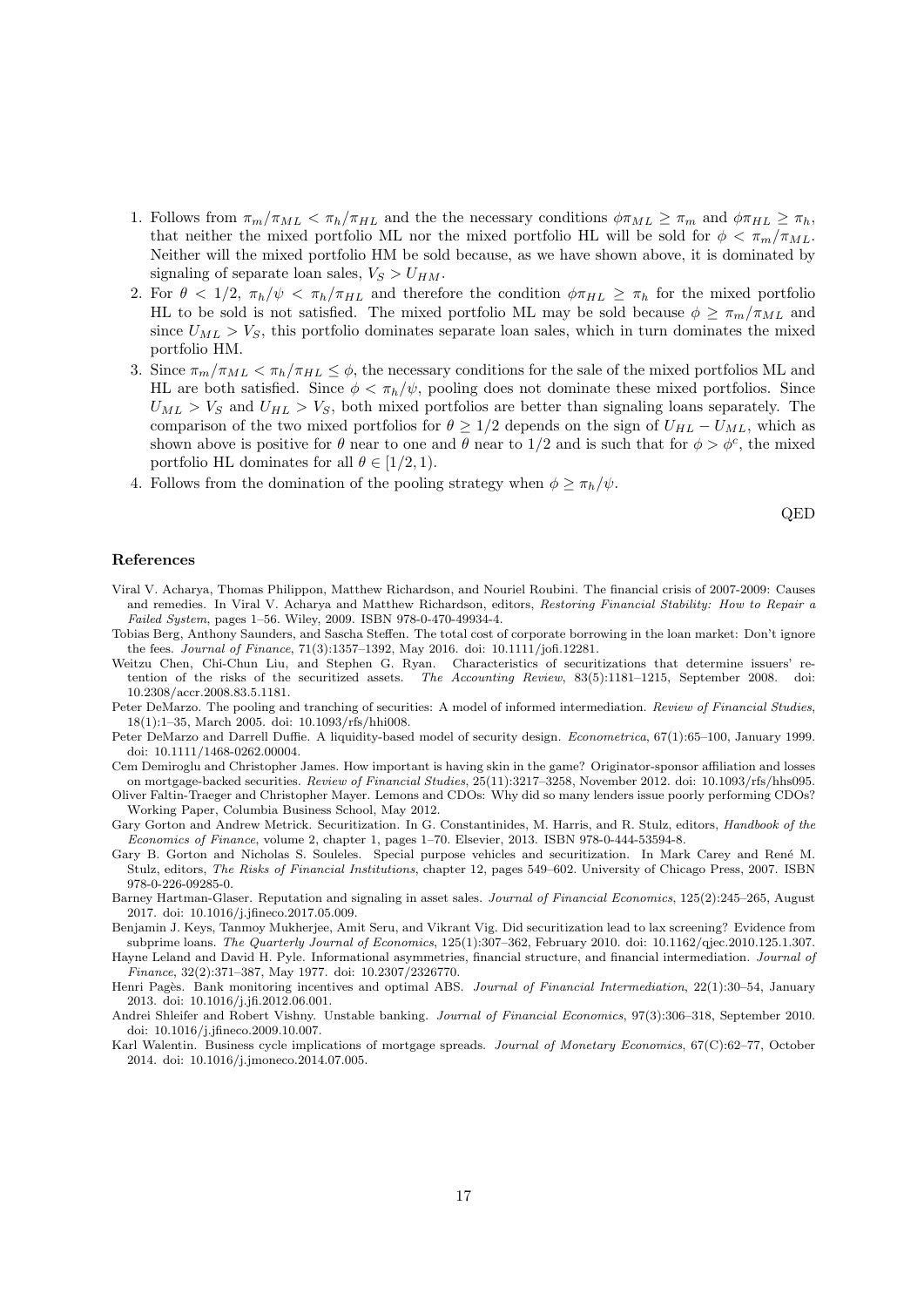# 9. Supplementary Appendix (not intended for publication)

#### 9.1. Portfolio Sales

Let  $2p_i$  equal the price that the bank is willing to sell a portfolio of type i (that is  $p_i$  denotes half the portfolio price). Investor participation requires that

$$
p_H \leq \beta \pi_h R, \ p_M \leq \beta \pi_m R \equiv \beta \pi_M R \text{ and } p_L \leq \beta \pi_l R \tag{S1}
$$

Suppose that the bank's portfolio type is type  $H$ . Under a signaling equilibrium, the bank's expected payoff from the sale of its portfolio is equal to  $2\left(\beta d^H\pi_h R + \phi\left(1-d^H\right)p_H\right)$ . The interpretation is similar to that for the case for single loan sales. Similar arguments show that the bank's expected payoff when its portfolio is type M is equal to  $2\left(\beta d^M\pi_m R + \phi\left(1-d^M\right)p_M\right)$  and its expected payoff when its portfolio is type L is equal to  $2\left(\beta d^L \pi_l R + \phi \left(1 - d^L\right) p_L\right)$ .

The bank will prefer to sell a fraction of a type i portfolio to investors rather than keeping it on its books if the following condition is satisfied:

$$
\beta d^i \pi_i R + \phi \left( 1 - d^i \right) p_i \ge \beta \pi_i R
$$

or

$$
\phi p_i \ge \beta \pi_i R \tag{S2}
$$

where  $\pi_H = \pi_h$ ,  $\pi_M = \frac{\pi_h + \pi_l}{2}$  and  $\pi_L = \pi_l$ .

For signaling to be effective the following incentive compatibility constraints must also be satisfied:

$$
\beta d^{H} \pi_{h} R + \phi \left( 1 - d^{H} \right) p_{H} \geq \beta d^{M} \pi_{h} R + \phi \left( 1 - d^{M} \right) p_{M}
$$
 (SIC1)

$$
\beta d^{H} \pi_{h} R + \phi \left( 1 - d^{H} \right) p_{H} \geq \beta d^{L} \pi_{h} R + \phi \left( 1 - d^{L} \right) p_{L}
$$
\n(SIC2)

$$
\beta d^{M} \pi_{m} R + \phi \left( 1 - d^{M} \right) p_{M} \geq \beta d^{H} \pi_{m} R + \phi \left( 1 - d^{H} \right) p_{H}
$$
\n(SIC3)

$$
\beta d^{M} \pi_{m} R + \phi \left( 1 - d^{M} \right) p_{M} \geq \beta d^{L} \pi_{m} R + \phi \left( 1 - d^{L} \right) p_{L}
$$
\n(SIC4)

$$
\beta d^{L} \pi_{l} R + \phi \left( 1 - d^{L} \right) p_{L} \ge \beta d^{M} \pi_{l} R + \phi \left( 1 - d^{M} \right) p_{M}
$$
 (SIC5)

$$
\beta d^L \pi_l R + \phi \left( 1 - d^L \right) p_L \ge \beta d^H \pi_l R + \phi \left( 1 - d^H \right) p_H \tag{SIC6}
$$

Each of the above expressions is equal to half the expected payoff of the corresponding portfolio. (SIC1) states that when the portfolio type is  $H$  the bank prefers to sell it as type  $H$  rather than selling it as type M. (SIC2) states that when the portfolio type is H the bank prefers to sell it as type H rather than selling it as type L. (SIC3) states that when the portfolio type is M the bank prefers to sell it as type M rather than selling it as type  $H$ . (SIC4) states that when the portfolio type is  $M$  the bank prefers to sell it as type M rather than selling it as type L. (SIC5) states that when the portfolio type is L the bank prefers to sell it as type L rather than selling it as type  $M$ . (SIC6) states that when the portfolio type is L the bank prefers to sell it as type L rather than selling it as type  $H$ .

The constraints can be written as:

$$
\beta \pi_h R \left( d^H - d^M \right) \ge \phi \left( \left( 1 - d^M \right) p_M - \left( 1 - d^H \right) p_H \right) \tag{SIC1*}
$$

$$
\beta \pi_h R \left( d^H - d^L \right) \ge \phi \left( \left( 1 - d^L \right) p_L - \left( 1 - d^H \right) p_H \right) \tag{SIC2*}
$$

$$
\beta \pi_m R \left( d^H - d^M \right) \leqslant \phi \left( \left( 1 - d^M \right) p_M - \left( 1 - d^H \right) p_H \right) \tag{SIC3*}
$$

$$
\beta \pi_m R \left( d^M - d^L \right) \ge \phi \left( \left( 1 - d^L \right) p_L - \left( 1 - d^M \right) p_M \right) \tag{SIC4*}
$$

$$
\beta \pi_l R \left( d^M - d^L \right) \leqslant \phi \left( \left( 1 - d^L \right) p_L - \left( 1 - d^M \right) p_M \right) \tag{SIC5*}
$$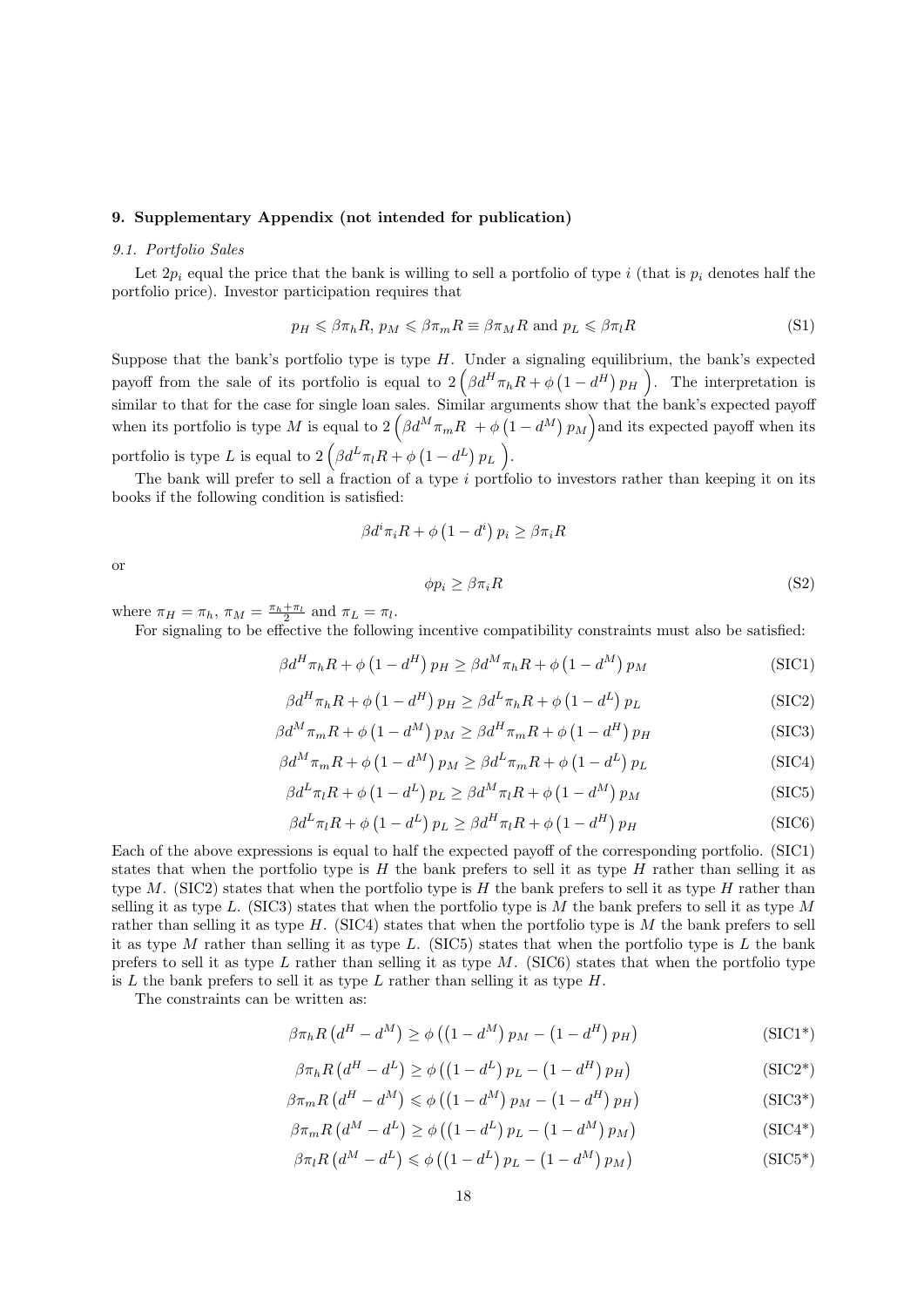$$
\beta \pi_l R \left( d^H - d^L \right) \leqslant \phi \left( \left( 1 - d^L \right) p_L - \left( 1 - d^H \right) p_H \right) \tag{SIC6*}
$$

We can now prove Lemma 3 and Lemma 4.

9.1.1. Proof of Lemma 3 Step S1  $d^H > d^M > d^L$ .

> **Proof** The first inequality follows from (SIC1<sup>\*</sup>) and (SIC3<sup>\*</sup>). The second inequality follows from (SIC4\*) and (SIC5\*). Notice that (SIC2\*) and (SIC6\*) also imply that  $d^H > d^L$ . QED

Step S2 Any solution that satisfies  $(SIC1<sup>*</sup>)$ ,  $(SIC3<sup>*</sup>)$ ,  $(SIC4<sup>*</sup>)$  and  $(SIC5<sup>*</sup>)$  will also satisfy  $(SIC2<sup>*</sup>)$  and  $(SIC6^*)$ .

Proof

$$
\beta \pi_h R (d^H - d^L) \ge \beta \pi_h R (d^H - d^M) + \beta \pi_m R (d^M - d^L) \ge
$$
  

$$
\phi ((1 - d^M) p_M - (1 - d^H) p_H + (1 - d^L) p_L - (1 - d^M) p_M) =
$$
  

$$
\phi ((1 - d^L) p_L - (1 - d^H) p_H)
$$

The second weak inequality follows from adding  $(SIC1^*)$  and  $(SIC4^*)$ .

$$
\beta \pi_l R \left( d^H - d^L \right) \leq \beta \pi_m R \left( d^H - d^M \right) + \beta \pi_l R \left( d^M - d^L \right) \leq
$$
  

$$
\phi \left( \left( 1 - d^M \right) p_M - \left( 1 - d^H \right) p_H + \left( 1 - d^L \right) p_L - \left( 1 - d^M \right) p_M \right) =
$$
  

$$
\phi \left( \left( 1 - d^L \right) p_L - \left( 1 - d^H \right) p_H \right)
$$

The second weak inequality follows from adding  $(SIC3^*)$  and  $(SIC5^*)$ . QED

We can combine  $(SIC1*)$  and  $(SIC3*)$  to get

$$
\beta \pi_h R \left( d^H - d^M \right) \ge \phi \left( \left( 1 - d^M \right) p_M - \left( 1 - d^H \right) p_H \right) \ge \beta \pi_m R \left( d^H - d^M \right) \tag{S3}
$$

We can combine  $(SIC4^*)$  and  $(SIC5^*)$  to get

$$
\beta \pi_m R \left( d^M - d^L \right) \ge \phi \left( \left( 1 - d^L \right) p_L - \left( 1 - d^M \right) p_M \right) \ge \beta \pi_l R \left( d^M - d^L \right) \tag{S4}
$$

Step S3  $p_L \leqslant p_M \leqslant p_H$ .

Proof

- a) Suppose that  $p_L > p_M$ . At least one of the following is true: the first constraint in (S4) binds or  $p_L = \beta \pi_l R$ .
- We first show that in both cases the fist constraint in (S3) must bind. Suppose that  $p_L = \beta \pi_l R$ . Then  $p_M < \beta \pi_l R$  implies that the second constraint in (S4) does not bind (given that it does not bind for  $p_L = p_M = \beta \pi_l R$ ). Given that bank's payoff is increasing in  $p_M$  the first constraint in (S3) must bind. Next, suppose that  $p_L < \beta \pi_l R$ . Then the first constraint in (S4) binds which implies that the second constraint does not bind and, as before, it must be the case that the first constraint in (S3) binds.
- Decrease  $d^M$  and  $p_M$  so that the bank's payoff  $\beta d^M \pi_m R + \phi \left(1 d^M\right) p_M$  remains constant. Notice that Step S1 implies that  $d^M > 0$ , and that if  $p_M = 0$ , the first constraint in (S3) is not satisfied. Totally differentiating and rearranging we find that the changes must satisfy  $\frac{dp_M}{d(d^M)} = \frac{\phi p_M - \beta \pi_m R}{\phi(1-d^M)}$  where the numerator must be positive for the bank to be willing to sell a portfolio of type  $M$ . The change does not affect (S4) but relaxes the first constraint in (S3). Therefore, we have a contradiction.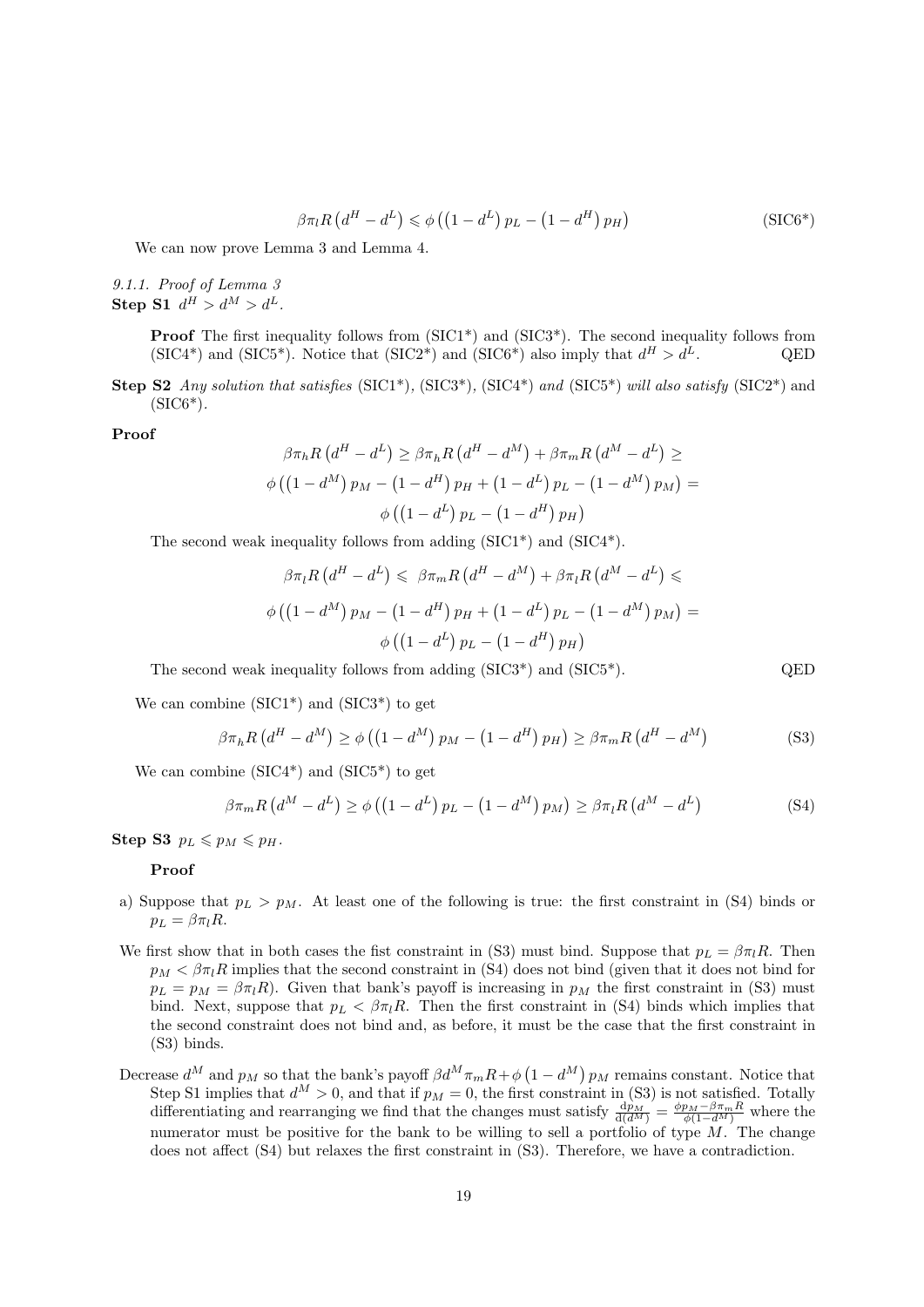b) Suppose that  $p_M > p_H$ . The inequality  $p_H < \beta \pi_h R$  implies that the second constraint in (S3) binds. It must also be true that  $p_M < \beta \pi_m R$  (given it does not bind for  $p_H = p_M = \beta \pi_m R$ ). But then it follows that the second constraint in  $(S4)$  must bind (if not increase  $p_M$ , thus, raising the bank's payoff). Increase  $d^M$  and  $p_M$  so that the second constraint still binds. But given that  $\pi_m R > \pi_l R$ the change relaxes the second constraint in (S3) and also increases the bank's payoff. Therefore, we have a contradiction. QED

# Step S4  $d^L = 0$ .

- **Proof** Suppose that the first constraint in (S4) does not bind. Then decrease  $d^M$  and  $d^L$  by the same amount so that either  $d^L = 0$  or the first constraint binds. Suppose that the second constraint is not binding. Then reduce  $d^M$  and  $d^L$  so that  $(1-d^L)p_L-(1-d^M)p_M$  stays constant so that either  $d^L = 0$  or the second constraint binds. Then, as long as the changes have not violated the constraints in (S3), the lemma follows from the fact that at least one of the inequalities is not binding. If one of the constraints in (S3) is violated, then decrease  $d^H$  either by the same amount as  $d^M$  when the first constraint is the one that binds or decrease  $d^H$  so that to keep  $(1-d^M)p_M-(1-d^H)p_H$ constant if the second constraint is the one that binds. QED
- Step S5 In a signaling equilibrium the second constraint in (S3) and the second constraint in (S4) bind. Further,  $p_L = \beta \pi_l R$ .
- **Proof** Suppose that the second constraint in (S3) does not bind. Then we have  $p_H = \beta \pi_h R$ . But then the constraint can be relaxed by decreasing  $d^H$  and thus increasing the bank's payoff. We have a contradiction. Next, suppose that the second constraint in (S4) does not bind. Then, it must be the case that the first constraint in (S3) binds. If  $p_M < \beta \pi_m R$ , then increase  $p_M$  till either the second constraint binds or  $p_M = \beta \pi_m R$ . (This is feasible because the first constraint in (S3) does not bind.) Thus, we have a contradiction. In contrast, if  $p_M = \beta \pi_m R$ , decrease  $d^M$ , thus, relaxing the constraint. We also have a contradiction. Given that the second constraint in (S4) binds, we have  $p_L = \beta \pi_l R$ . QED

Then, a signaling equilibrium must satisfy (S2) and the following constraints:

$$
\phi\left(\left(1-d^M\right)p_M - \left(1-d^H\right)p_H\right) = \beta \pi_m R \left(d^H - d^M\right) \tag{S5}
$$

and

$$
\phi \left(\beta \pi_l R - \left(1 - d^M\right) p_M\right) = \beta \pi_l R d^M \tag{S6}
$$

Step S6  $p_M = \beta \pi_m R$ ,  $p_H = \beta \pi_h R$ .

## Proof

a) Solve (S5) for  $p<sub>H</sub>$  to get

$$
p_{H} = \frac{1 - d^{M}}{1 - d^{H}} p_{M} + \frac{\beta}{\phi} \pi_{m} R \frac{d^{H} - d^{M}}{1 - d^{H}}.
$$

Changes in  $p_H$  and  $d^H$  affect the bank's payoff only when it sells a portfolio of type H. Substituting the above expression in that payoff we obtain

$$
\beta d^{H} \pi_{h} R + \phi \left( \left( 1 - d^{M} \right) p_{M} + \frac{\beta}{\phi} \pi_{m} R \left( d^{H} - d^{M} \right) \right)
$$

which is increasing in  $d^H$ . Then the first part of Step S6 follows from  $\frac{dp_H}{d(d^H)} > 0$ .

b) Solve (S6) for  $p<sub>M</sub>$  to get

$$
p_M = \beta \pi_l R \left( \frac{1}{1 - d^M} + \frac{1}{\phi} \frac{d^M}{1 - d^M} \right).
$$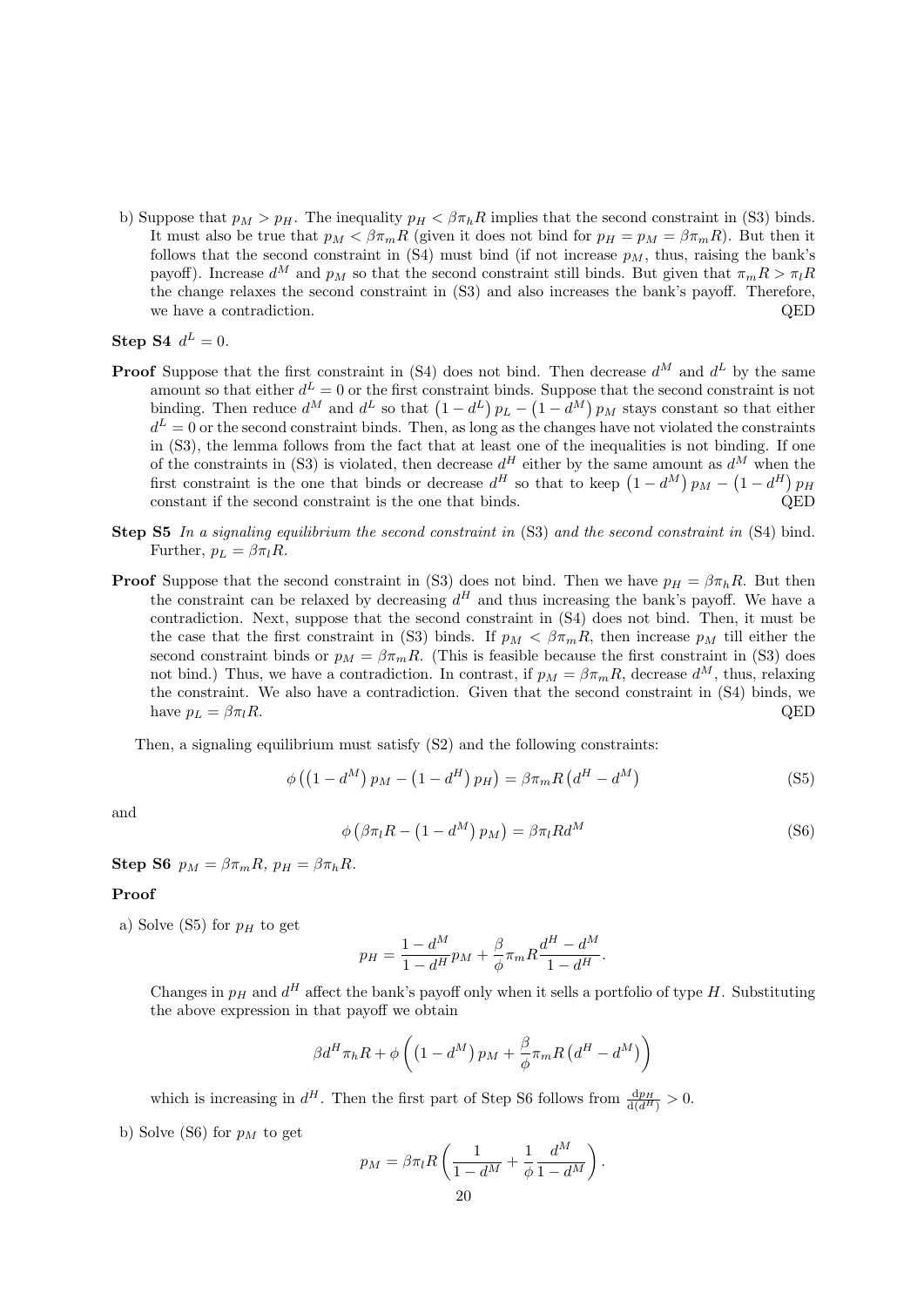Changes in  $p_M$  and  $d^M$  affect the bank's payoff only when it sells a portfolio of type M. Substituting the above expression in that payoff we obtain

$$
\beta d^M \pi_m R + \phi \beta \pi_l R \left( 1 + \frac{1}{\phi} d^M \right)
$$

which is increasing in  $d^M$ . Then the second part of Step S6 follows from  $\frac{dp_M}{d(d^M)} > 0$ . QED

To complete the proof of the lemma substitute the results of Step S6 in (S5) and (S6). Solve (S6) for  $d^M$ . Then substitute the latter solution in (S5) and solve for  $d^H$ .

$$
d^H = \frac{\phi\left(\frac{\pi_h}{\pi_m} - 1\right) + d^M\left(\phi - 1\right)}{\phi\frac{\pi_h}{\pi_m} - 1}
$$

After substituting the solution for  $d^M$  in the above expression and subtract the denominator from the numerator we find that the difference is equal to  $d^M - 1 < 0$  and therefore  $d^H < 1$ . Lastly,  $d^H - d^M =$  $\frac{\phi\left(\frac{\pi_h}{\pi_m}-1\right)\left(1-d^M\right)}{m}$  $\frac{\pi_h}{\pi_m} - 1$  $> 0.$  QED.

## 9.1.2. Proof of Lemma 4

We consider the possibility of pooling equilibria. If a pooling equilibrium exists, then the bank will not keep any fraction of the portfolio on its books. The maximum price that investors would be willing to pay for a portfolio (assuming that the bank is willing to sell all types of portfolios) is equal to  $2\beta\psi R$ . If the bank keeps a type H portfolio on its books, its payoff will be equal to  $2\beta\pi_hR$ . If the bank sells the portfolio to investors, its payoff will be  $2\beta\phi\psi R$ . Then, the bank will prefer to keep the portfolio on its books if  $\phi < \frac{\pi_h}{\psi}$ . Clearly, if the bank is willing to sell the type H portfolio, it will also be willing to sell portfolios of types  $M$  and  $L$ . The above argument together with Lemma 3 and (S2) imply that if  $\phi < \frac{\pi_h}{\psi}$ , then the bank will sell the portfolio to investors using the skin in the game as a signal.

Next, we need to compare signaling and pooling when  $\phi \geq \frac{\pi_h}{\psi}$ . The bank's payoff from pooling is equal  $to^{10}$ 

$$
W_P = V_P = 2\phi\beta\psi R = 2\phi\beta\left(\theta\pi_h + (1-\theta)\pi_l\right)R.
$$

The bank's payoff from signaling when the loans are sold together as a portfolio is equal to

$$
W_S = \theta^2 2\beta \pi_h R \left( d^H + \phi \left( 1 - d^H \right) \right) +
$$
  
\n
$$
2\theta \left( 1 - \theta \right) \beta \left( \pi_h + \pi_l \right) R \left( d^M + \phi \left( 1 - d^M \right) \right) + (1 - \theta)^2 2\beta \pi_l R \phi.
$$
  
\n
$$
W_S - V_P = -2\theta \beta \pi_h R \left( \phi - 1 \right) d^H - \theta \left( 1 - \theta \right) 2 \left( \phi - 1 \right) d^M < 0.
$$
  
\nQED.

#### 9.2. Further Details of Proof of Theorem 1

In comparing the separate loans and portfolio HM we have (repeating (A.4))

$$
V_S - U_{HM} = (\phi - 1)\beta R \left( (2\rho_H + \rho_M) \pi_h \left( d^{HM} - d^h \right) + \rho_M \pi_l d^{HM} \right).
$$

Substituting for for  $d^{HM}$  from equation (7) and for  $d^h$  from equation (3) gives

$$
V_S - U_{HM} = (\phi - 1)\beta R \left( \frac{\phi(\pi_{HM} - \pi_l)\pi_l \rho_M}{(\phi \pi_{HM} - \pi_l)} - \pi_h \frac{\phi(\pi_h - \pi_l)}{(\phi \pi_h - \pi_l)} + \frac{\phi(\pi_{HM} - \pi_l)}{(\phi \pi_{HM} - \pi_l)} (2\rho_H + \rho_M) \right).
$$

<sup>&</sup>lt;sup>10</sup> The bank's payoff from pooling does not depend on whether the loans are sold separately or as a portfolio.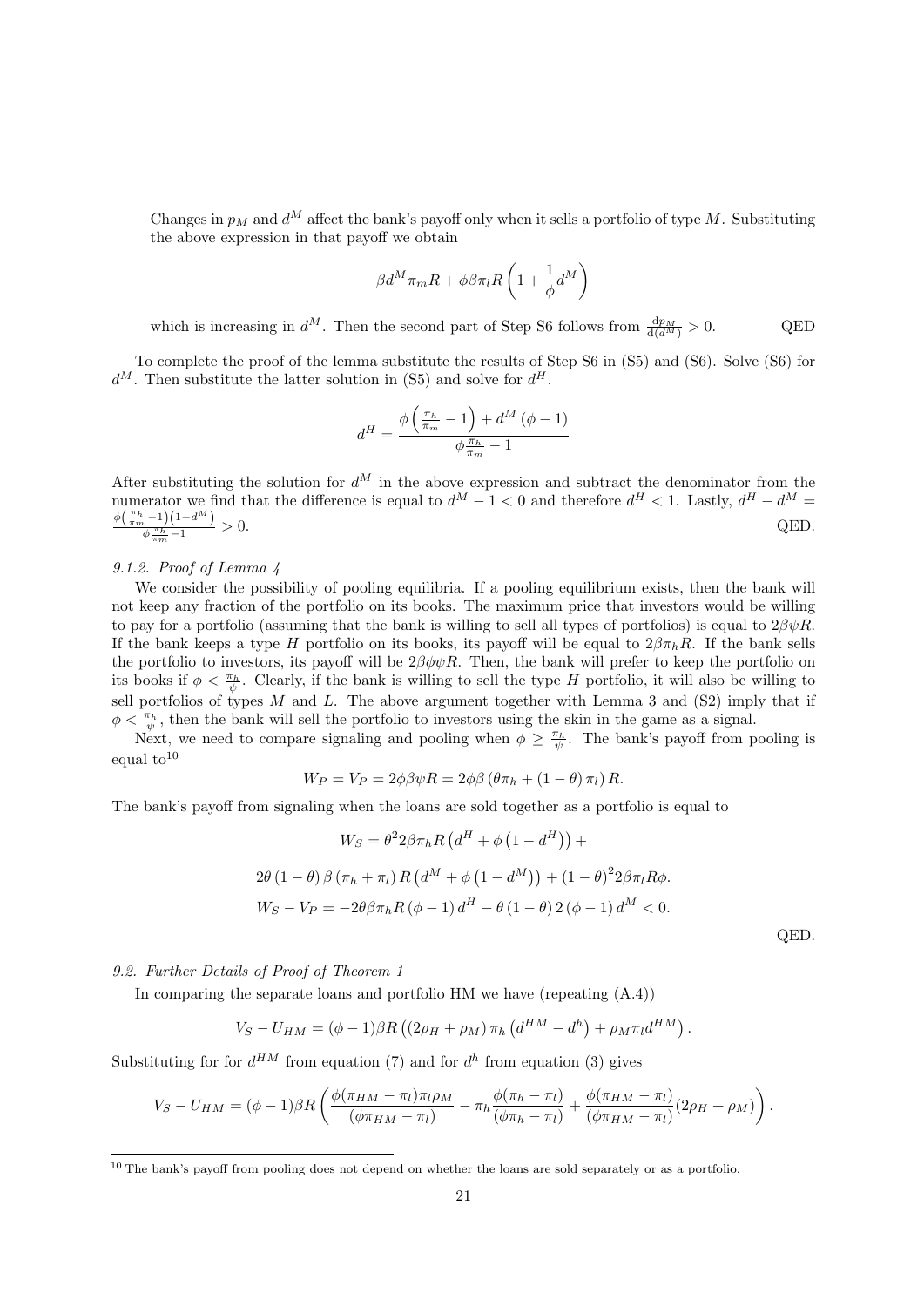Substituting for the conditional probabilities  $\pi_{ij}$  and  $\pi_m = (1/2)(\pi_h + \pi_l)$  gives

$$
V_S - U_{HM} = (\phi - 1)\beta R \left( \frac{\phi(\pi_h - \pi_l)^2 \rho_M \pi_l (2\rho_H + \rho_M)}{(\phi \pi_h - \pi_l) ((2\rho_H + \rho_M) (\phi \pi_h - \pi_l) + \rho_M \pi_l (\phi - 1))} \right),
$$

as appears in the proof in the main text.

In comparing  $U_{HM}$  and  $U_{ML}$  we have

$$
U_{HL}-U_{ML}=(\phi-1)\beta R\left(2\pi_h\rho_H\left(d^{ML}-d^{HL}\right)-2\pi_l\rho_L d^{HL}\right).
$$

Substituting for  $d^{ML}$  and  $d^{HL}$  gives

$$
U_{HL} - U_{ML} = (\phi - 1)\beta R \pi_l \rho_L d^{HL} \left( \left( \frac{\pi_h \rho_H}{\pi_l \rho_L} \right) \left( \frac{d^{ML} - d^{HL}}{d^{HL}} \right) - 1 \right).
$$

The sign of  $U_{HL} - U_{ML}$  depends on the sign of the bracketed term. Substituting for  $d^{HL}$  and  $d^{ML}$  gives

$$
\left(\frac{\pi_h \rho_H}{\pi_l \rho_L}\right) \left(\frac{d^{ML} - d^{HL}}{d^{HL}}\right) - 1 = \frac{\pi_h \rho_H (\phi - 1)(\pi_h \pi_m - \pi_{HL} \pi_{ML})}{\pi_l \rho_L (\pi_{HL} - \pi_m)(\phi \pi_h - \pi_{ML})} - 1.
$$

Differentiating this term with respect to  $\phi$  gives the derivative

$$
\frac{\pi_h \rho_H (\pi_h - \pi_{ML}) (\pi_h \pi_m - \pi_{HL} \pi_{ML})}{\pi_l \rho_L (\pi_{HL} - \pi_m) (\phi \pi_h - \pi_{ML})^2}.
$$

This is positive because  $\pi_h > \pi_{ML}$ ,  $\pi_{HL} > \pi_m$  and  $\pi_h \pi_m > \pi_{HL} \pi_{ML}$ . Hence, there will a critical value of  $\phi, \phi^c$  such that  $U_{HL} \geq U_{ML}$  and  $\phi \geq \phi^c$ . This critical value of  $\phi$  depends on parameters and in particular depends on  $\theta$  because  $\rho_i$  is a function of  $\theta$ . Hence, we write  $\phi^c(\theta)$ . Solving

$$
\frac{\pi_h \rho_H(\phi - 1)(\pi_h \pi_m - \pi_{HL} \pi_{ML})}{\pi_l \rho_L (\pi_{HL} - \pi_m)(\phi \pi_h - \pi_{ML})} - 1 = 0
$$

gives

$$
\phi^{c}(\theta) = 1 + \frac{\pi_{l}(\pi_{HL} - \pi_{m})(\pi_{h} - \pi_{ML})\rho_{L}}{\pi_{h}(\pi_{h}\pi_{m} - \pi_{HL}\pi_{ML})\rho_{H} + \pi_{l}(\pi_{m} - \pi_{ML})\rho_{L}} = 1 + \frac{\pi_{l}(\pi_{h} - \pi_{l})(1 - \theta)(2\theta - 1)}{\pi_{h}(\pi_{h}\theta^{2} + \pi_{l}(1 - \theta)^{2})}
$$

where the second equality follows from substituting for the the conditional probabilities and for the probabilities  $\rho_i$ . It follows that  $\phi^c(\theta) > 1$  for  $\theta \in (1/2, 1)$  and  $\phi^c(1/2) = \phi^c(1) = 1$ . We are interested in  $\pi_h/\pi_{HL} \leq \phi < \pi_h/\psi$ . We have

$$
\frac{\pi_h}{\psi} - \phi^c(\theta) = \frac{\pi_h}{\pi_h \theta + \pi_l (1-\theta)} - \phi^c(\theta) = \frac{(\pi_h - \pi_l)(1-\theta)(\pi_h(\pi_h - \pi_l)\theta^2 + \pi_l(1-\theta)(\pi_h - \pi_l(2\theta - 1))}{\pi_h(\pi_h \theta + \pi_l(1-\theta))(\pi_h \theta^2 + \pi_l(1-\theta)^2)}.
$$

Since terms on the LHS are positive for  $\theta \in [1/2, 1]$ , we have  $\phi^c(\theta) < \pi_h/\psi$  for  $\theta \in [1/2, 1]$ . Equally,

$$
\phi^c(\theta) - \frac{\pi_h}{\pi_{HL}} = \phi^c(\theta) - \frac{\theta^2 + (1-\theta)^2}{\pi_h \theta^2 + \pi_l (1-\theta)^2} = \frac{(\pi_h - \pi_l)(1-\theta) (\pi_l (2\theta - 1) - \pi_h (1-\theta))}{\pi_h \theta^2 + \pi_l (1-\theta)^2}.
$$

The above term has the same sign as the sign of  $\pi_l(2\theta - 1) - \pi_h(1 - \theta)$ . Thus, we have

$$
\phi^c(\theta) - \frac{\pi_h}{\pi_{HL}} \gtreqless 0 \quad \text{as} \quad \theta \gtreqless \frac{\pi_h + \pi_l}{\pi_h + 2\pi_l}.
$$